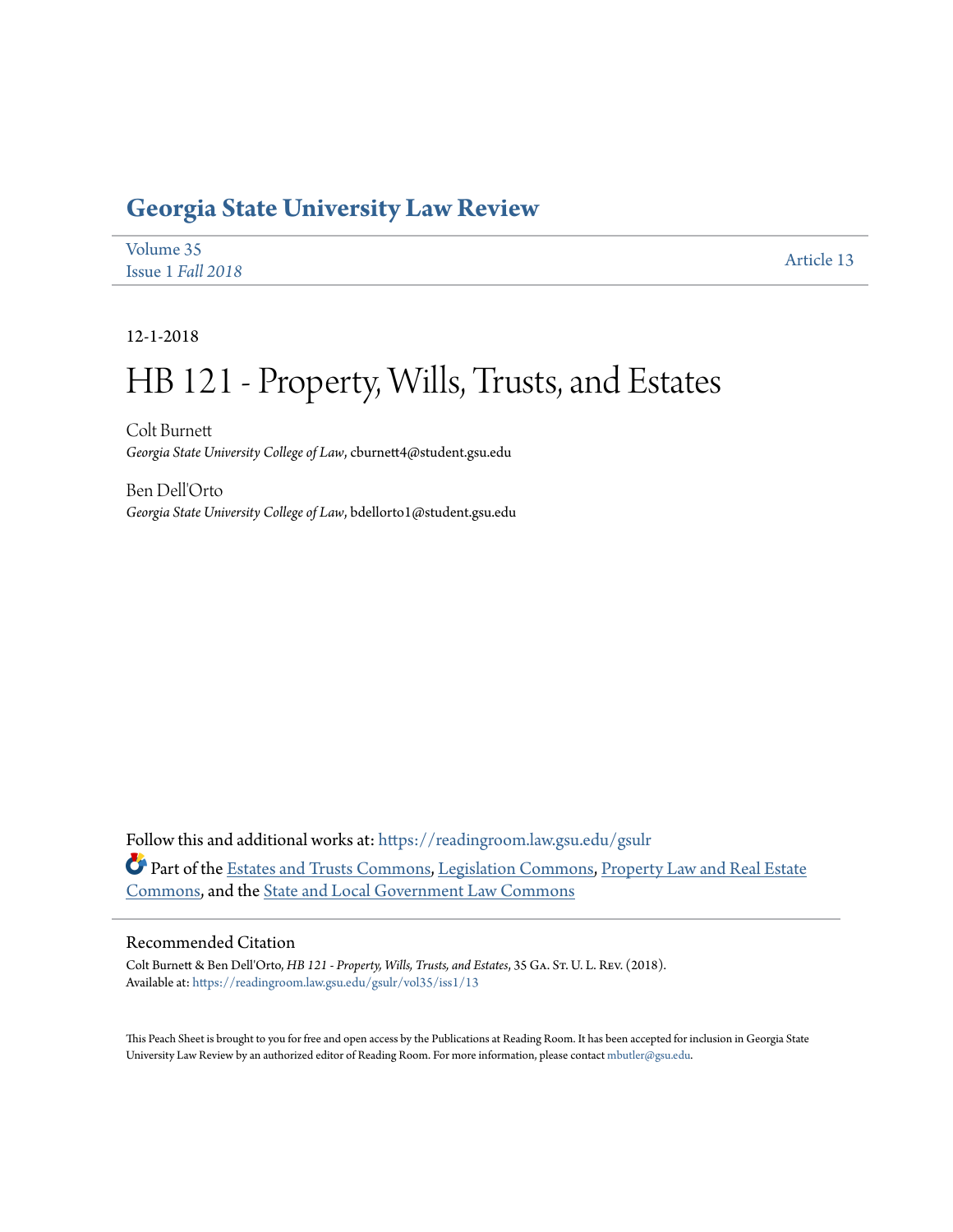### **WILLS, TRUSTS, AND ADMINISTRATION OF ESTATES**

*Trusts: Amend Article 9 of Chapter 6 of Title 44 and Chapter 12 of Title 53 of the Official Code of Georgia Annotated, Relating to the Uniform Statutory Rule Against Perpetuities and Trusts, Respectively, so as to Revise and Modernize the Law Relative to Trusts; Allow for Trusts to Exist for a Longer Period of Time; Change Provisions Relating to the Validity of a Nonvested Property Interest; Change Provisions Relating to Minor or Unborn Beneficiaries; Provide for Nonjudicial Settlement Agreements with Respect to a Trust; Change Provisions Relating to the Transfer of Property in Trust; Change Provisions Relating to the Power to Direct Modification and Termination of Noncharitable Trusts and to Provide for Distribution of Trust Property to Another Trust; Provide for Definitions; Repeal Provisions Relating to Division and Consolidation of Trusts and Termination of Trusts; Change Provisions Relating to Modification or Termination of Uneconomic Trusts; Change Provisions Relating to Limitations on Creditors' Rights and Creditors' Claims Against a Settlor; Change Provisions Relating to Appointment and Vacancies of Trustees; Change Provisions Relating to Compensation and Extra Compensation of Trustees; Change Provisions Relating to Resignation of a Trustee; Change Provisions Relating to a Qualified Beneficiary Who is Not Sui Juris; Change Provisions Relating to Powers of Trustees; Provide for Trust Directors; Provide for Related Matters; Repeal Conflicting Laws; And for Other Purposes* 

| O.C.G.A. §§ 44-6-201 (amended), -203                   |
|--------------------------------------------------------|
| (amended), -205 (amended); 53-12-8                     |
| (amended), $-9$ (new), $-25$ , $-61$ , $-62$ , $-63$ , |
| $-64, -65, -81, -82, -201, -210, -212, -$              |
| $220, -242, -243, -261, -263, -264, -303,$             |
| $-362$ (amended), $-500$ , $-501$ , $-502$ , $-503$ ,  |
| $-504, -505, -506$ (new)                               |
| HB 121                                                 |
| 2018 Ga. Laws 262                                      |
|                                                        |

**219**

1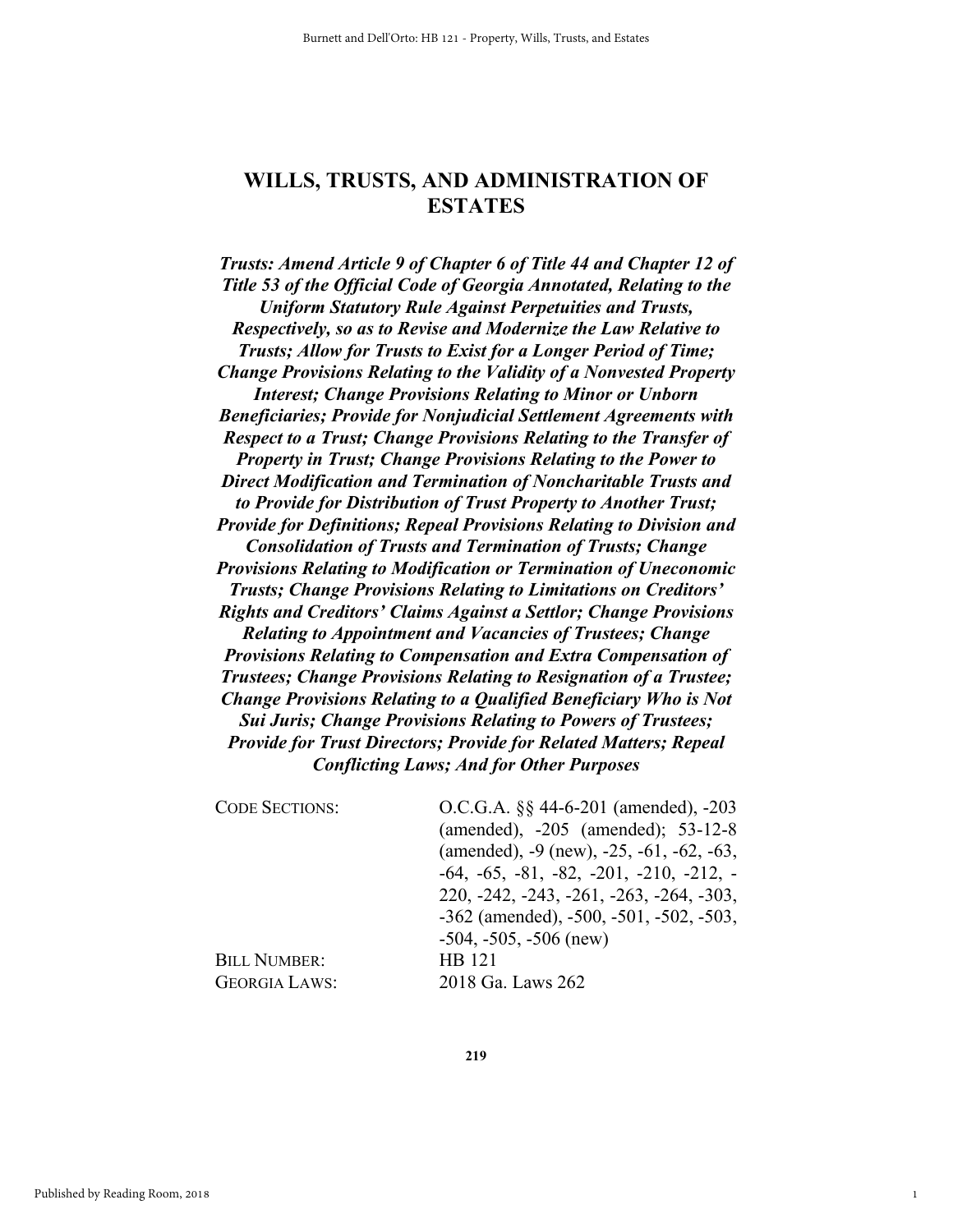SUMMARY: The Act amends several aspects of trust law, including updating the application of the Uniform Statutory Rule Against Perpetuities in Georgia by extending the time within which a nonvested property interest or power of appointment must vest from 90 to 360 years. The Act also allows for modifications of a trust without judicial approval in some cases. Many passages are simplified, including the calculation of compensation for a trustee, which can now be modified through different procedures. Finally, the Act codifies the role of trust directors. EFFECTIVE DATE: July 1, 2018

*History* 

Georgia published its first official Code in 1860 and, with it, Georgia's first laws regarding trusts.<sup>1</sup> Like many states, the Georgia General Assembly based its trust law around English common law.<sup>2</sup> The first major overhaul of trust law in the Official Code of Georgia Annotated occurred in 1991 with the Georgia Trust Act.<sup>3</sup> The early 2000s saw an effort by the Uniform Law Commission to create the Uniform Trust Code (UTC), which identified "the greater use of trusts in recent years, both in family estate planning and in commercial transactions . . . . "<sup>4</sup> Thirty-two states have since adopted the UTC, including several near Georgia, and Connecticut and Illinois introduced the UTC in their state legislatures in 2018.<sup>5</sup> In

 <sup>1.</sup> Mary F. Radford, GEORGIA TRUSTS AND TRUSTEES § 1:4 (2017).

<sup>2</sup>*. Id.* 

<sup>3</sup>*. Id.*

 <sup>4.</sup> UNIF. TRUST CODE PREFATORY NOTE (Unif. Law Comm'n 2010).

<sup>5</sup>*. Legislative Fact Sheet—Trust Code*, Unif. Law Comm'n, http://www.uniformlaws.org/LegislativeFactSheet.aspx?title=Trust%20Code [https://perma.cc/2T49- 5D8L] (last visited July 1, 2018). States having enacted the code include Alabama, Arizona, Arkansas, Colorado, the District of Columbia, Florida, Kansas, Kentucky, Maine, Maryland, Massachusetts, Michigan, Minnesota, Mississippi, Missouri, Montana, Nebraska, New Hampshire, New Jersey, New Mexico, North Carolina, North Dakota, Ohio, Oregon, Pennsylvania, South Carolina, Tennessee, Utah,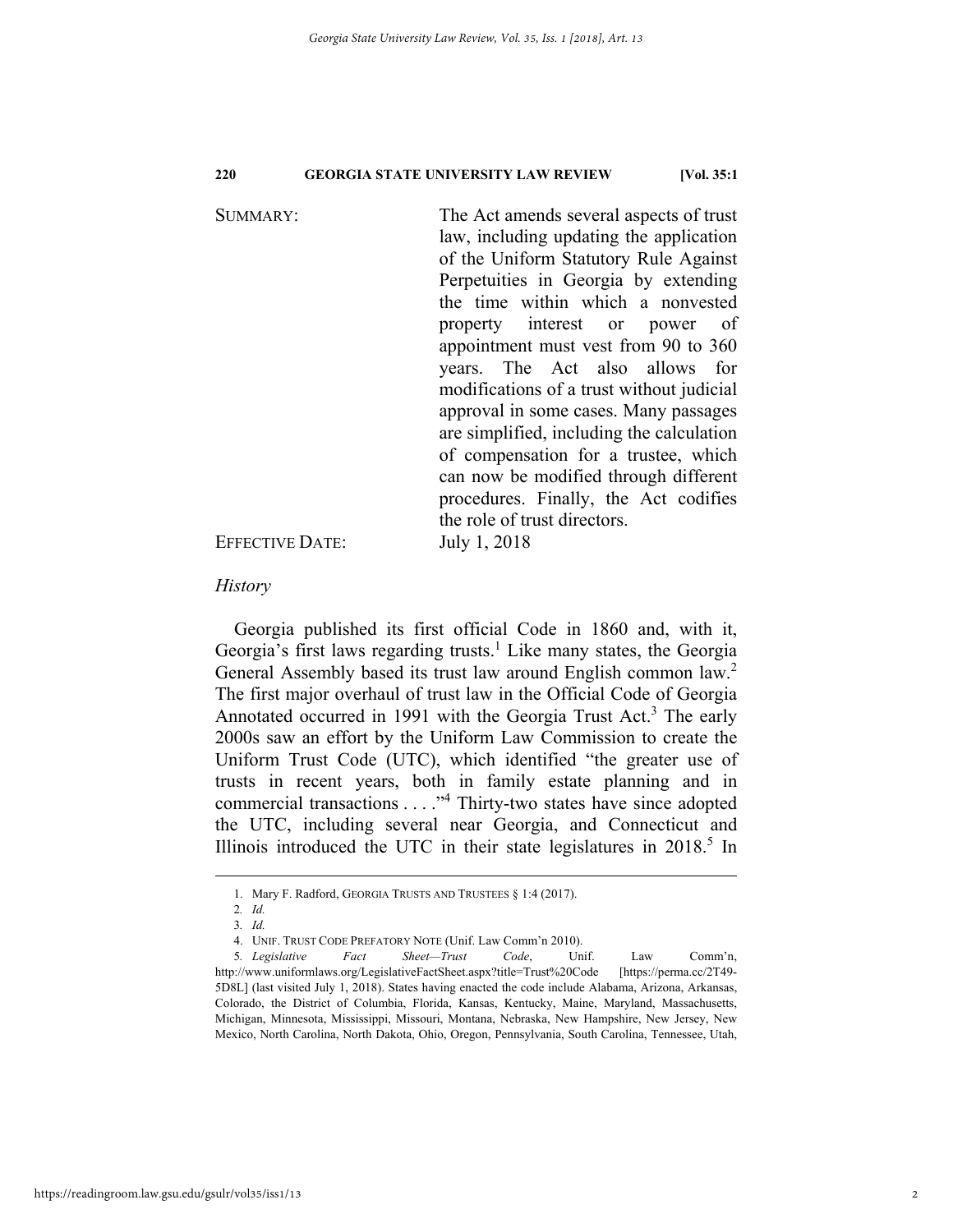2010, when Georgia performed a second major reform, it elected to adjust its own Code rather than adopt the UTC.<sup>6</sup> The Bar Committee chose not to replace the Georgia trust code with the UTC largely because Georgia was at the forefront of the codification movement and already had designed a trust Code.7

In creating the 2010 reform, Georgia legislators accessed and utilized both the text and debates recorded during the creation of the UTC.<sup>8</sup> However, the terms of Georgia trust law varied in some respects from the UTC, namely in the modification of irrevocable trusts.9 The UTC allows modifications to irrevocable trusts without the difficulties present in the 2010 Georgia reform, particularly the requirement for judicial approval for modifying these types of trusts.10 This extrajudicial modification allowance has been recognized as one of "only a few major . . . differences" between Georgia law and the UTC. $^{11}$ 

The amendments which would ultimately come to form House Bill ("HB") 121 were initially drafted by the Trust Code Revision Committee of the State Bar of Georgia's Fiduciary Law Section.<sup>12</sup> The members of that committee determined that, although it was "not an opportune time to consider adoption of the [UTC]," some changes to the Code would be necessary.<sup>13</sup> Accordingly, the committee considered "evolving national trends in trust law" and concluded that it was time for an overhaul on Georgia law's handling of the modification of irrevocable trusts.<sup>14</sup>

10*. Id.*

Vermont, Virginia, West Virginia, Wisconsin, and Wyoming. *Id.*

 <sup>6.</sup> RADFORD, *supra* note 1, § 1:4.

 <sup>7.</sup> Telephone Interview with Nick Djuric, Chair of the Trust Code Revision Committee of the Fiduciary Law section of the Georgia State Bar, at 5 min. 25 sec. (Aug. 7, 2018) (on file with Georgia State University Law Review) [hereinafter Djuric Interview].

 <sup>8.</sup> RADFORD, *supra* note 1, § 1:5.

 <sup>9.</sup> Jordan Alford, *Mr. Djuric Introduces Proposed Trust Code Provisions, HB 121 and HB 122*, Alford & Burkhart, LLC (2017) (discussing a lecture by Nick Djuric, Chair of the Legislation Committee of the State Bar of Georgia Fiduciary Law Section).

 <sup>11.</sup> RADFORD, *supra* note 1, § 1:5. Other differences include Georgia's tradition of not generally treating revocable trusts as will substitutes, requirements for notifying beneficiaries of the existence of the trust, and Georgia's statutory compensation for trustees, which HB 121 updated.

 <sup>12.</sup> FIDUCIARY LAW SECTION TR. CODE REVISION COMM., PROPOSED AMENDMENTS TO THE REVISED GEORGIA TRUST CODE OF 2010 1 (2016) [hereinafter Proposed Amendments]. GSU College of Law Professor Samuel Donaldson acted as reporter for this committee.

<sup>13</sup>*. Id.*

<sup>14</sup>*. Id.*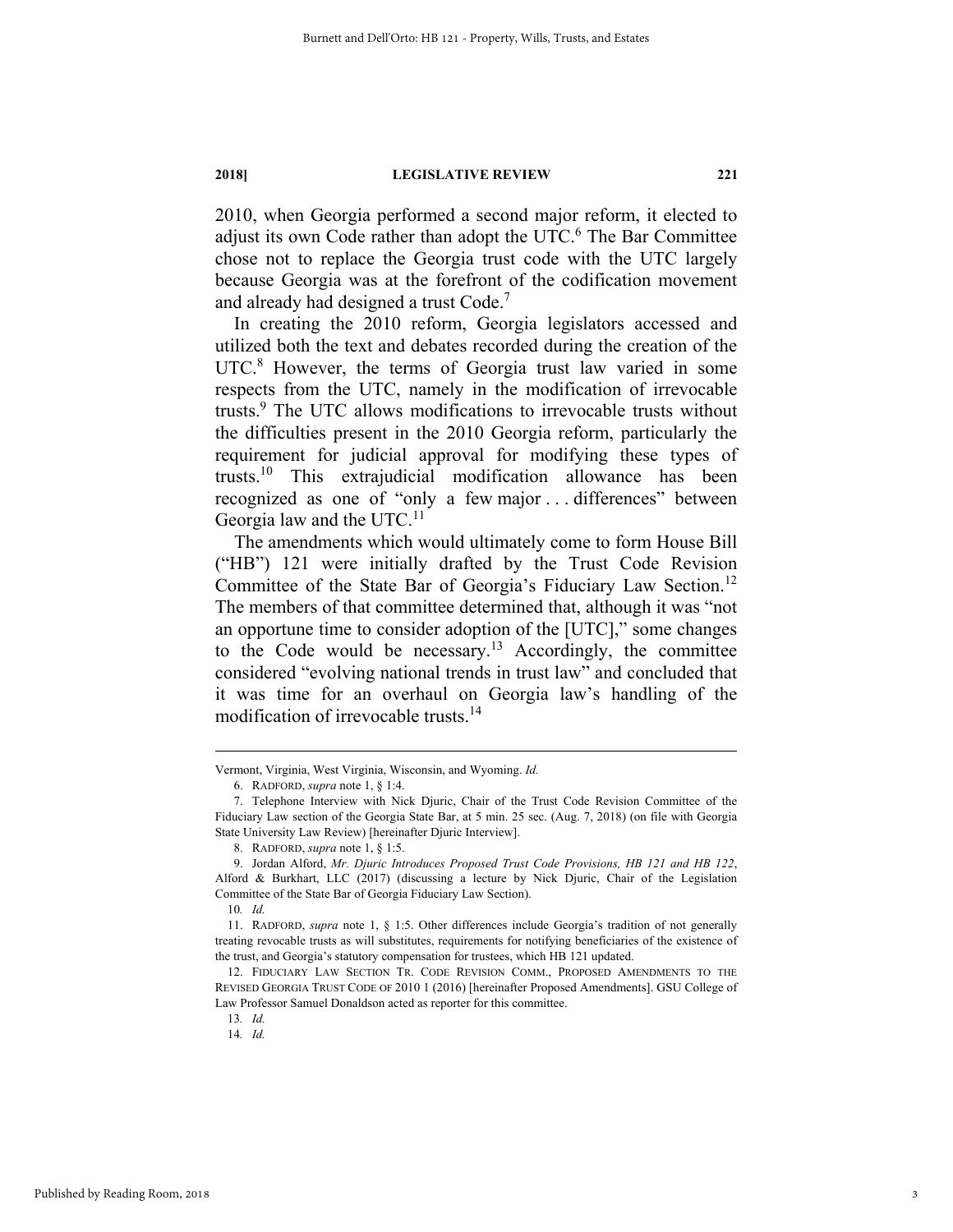The legislature first attempted to enact these changes during the  $2016-2017$  legislative session.<sup>15</sup> That version of the bill, which consisted of only seven sections, focused largely on creating a framework for modifying irrevocable trusts without court involvement.<sup>16</sup> The House Judiciary Committee reported a single substitute bill with minor changes on January 31, 2017, but the bill was ultimately recommitted, as were many bills that year originating from State Bar committees.17

The 2017–2018 version of the bill expanded HB 121's reach considerably, taking it from nine sections to twenty-six.18 Many of the additions came from HB 122, originally proposed in 2017 and subsequently withdrawn.<sup>19</sup> Whereas the first bill appeared to be an attempt to put Georgia on "equal footing" with states that have adopted the UTC, the third version demonstrated a broader goal to update some of Georgia's other trust laws as well, even some that conflict with the UTC.<sup>20</sup> One instance appears in Section 15, which changed the compensation for a trustee from a percentage based on the value of the trust to a dollar amount plus a percentage of the trust's value.<sup>21</sup> The UTC has no statutory amounts and simply awards the trustee "compensation that is reasonable under the circumstances."22

Another issue not considered in the original version HB 121 is an extension of the length of time that property interests could remain nonvested under the Georgia Rule Against Perpetuities. This extension was originally included in HB 122 during the 2016–2017 session.<sup>23</sup> As far back as 2013, the Fiduciary Law Section had recommended that same change, but it was never adopted.<sup>24</sup> Additionally, the creation of the term "trust director," or a person

20*. Id.* 

 <sup>15.</sup> HB 121, as introduced, 2017 Ga. Gen. Assemb.

<sup>16</sup>*. Id.*

 <sup>17.</sup> State of Georgia Final Composite Status Sheet, HB 121, May 10, 2018; Djuric Interview, *supra* note 7, at 7 min. 48 sec.

<sup>18</sup>*. Compare* HB 121, as introduced, 2017 Ga. Gen. Assemb, *with* HB 121, as introduced, 2018 Ga. Gen. Assemb.

<sup>19</sup>*. See* Georgia General Assembly, HB 122, Bill Tracking, http://www.legis.ga.gov/Legislation/en-US/display/20172018/HB/122 [https://perma.cc/6T3G-TJEH].

 <sup>21.</sup> HB 121 (LC 29 7796ERS), § 15, p. 13, ll. 431–505, 2018 Ga. Gen. Assemb.

 <sup>22.</sup> Unif. Trust Code § 708 (Unif. Law Comm'n 2010).

 <sup>23.</sup> HB 122, as introduced, § 1, p. 1, ll. 8–17, 2017 Ga. Gen. Assemb.

 <sup>24.</sup> FIDUCIARY LAW SECTION TR. CODE REVISION COMM., *supra* note 12, at 1.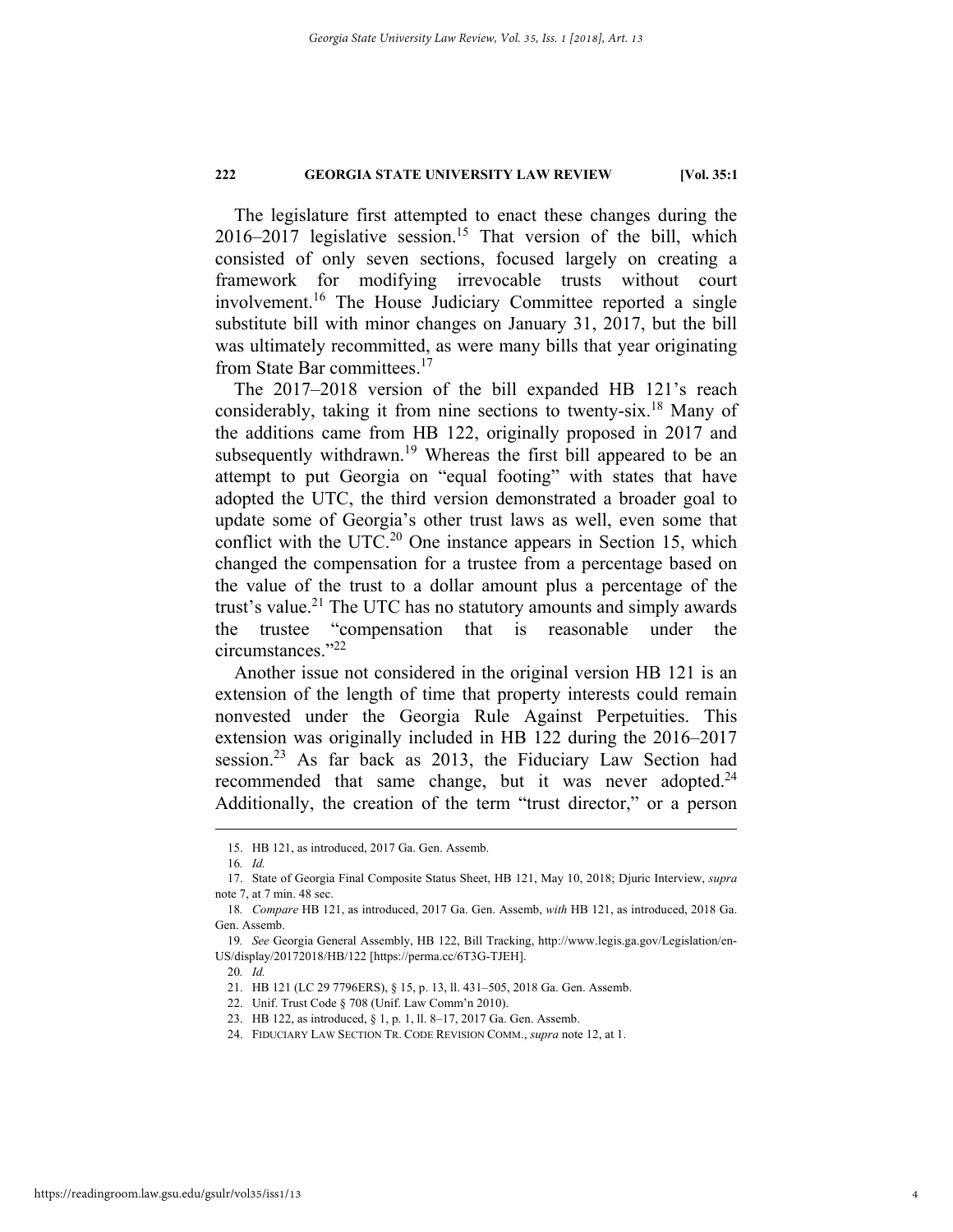who has some trustee responsibilities without being a full trustee, is a change included in HB 121, but it was not included in either of the original bills.<sup>25</sup> The breadth of the Act demonstrates a desire by Georgia lawmakers to not just update individual aspects of the Code, but to take this once-in-a-decade opportunity to modernize the trust Code in many respects while still maintaining the idiosyncrasies of the Georgia trust Code that have remained structurally the same for nearly thirty years.26

#### *Bill Tracking of HB 121*

#### *Consideration and Passage by the House*

Representative Chuck Efstration (R-104th) sponsored HB 121 in the House.<sup>27</sup> The House read the bill for the first time on January 25, 2017, and committed it to the Judiciary Committee.<sup>28</sup> The House read the bill a second time on January  $26$ ,  $2017<sup>29</sup>$  On January 31, 2017, the Committee amended the bill in part and favorably reported the bill by Committee substitute.<sup>30</sup> The Committee substitute repealed Code section 53-12-63, which related to the division and consolidation of trusts, and Code section 53-12-64, which related to the termination of trusts, and placed provisions relating to division and consolidation of trusts in revised Code section  $53-12-61$ .<sup>31</sup> No other changes were made between the first and second versions of the bill.<sup>32</sup> However, on March 30, 2017, the House withdrew HB 121, and sent it back to the Committee for revision.<sup>33</sup> HB 121 saw no other activity during the  $2016-2017$  legislative session.<sup>34</sup>

 <sup>25.</sup> HB 121 (LC 29 7796ERS), § 25, p. 27, ll. 916–937, 2018 Ga. Gen. Assemb.

<sup>26</sup>*. Compare* 1991 Ga. Laws 810 (formerly found at O.C.G.A. § 53-12-1 (1991)), *with* O.C.G.A. § 53-12-1 (2018).

<sup>27</sup>*. See* Georgia General Assembly, HB 121, Bill Tracking, http://www.legis.ga.gov/Legislation/en-US/display/20172018/HB/121 [https://perma.cc/NGL9-RY73] [hereinafter HB 121 Bill Tracking].

<sup>28</sup>*. Id.*

<sup>29</sup>*. Id.* 

<sup>30</sup>*. Id.* 

 <sup>31.</sup> HB 121 (LC 29 7308ERS), p. 1, ll. 5–6, 2017 Ga. Gen. Assemb.

<sup>32</sup>*. Compare* HB 121 (LC 29 7271ER), 2017 Ga. Gen. Assemb., *with* HB 121 (LC 29 7308ERS), 2017 Ga. Gen. Assemb.

 <sup>33.</sup> HB 121 Bill Tracking, *supra* note 27.

<sup>34</sup>*. Id.*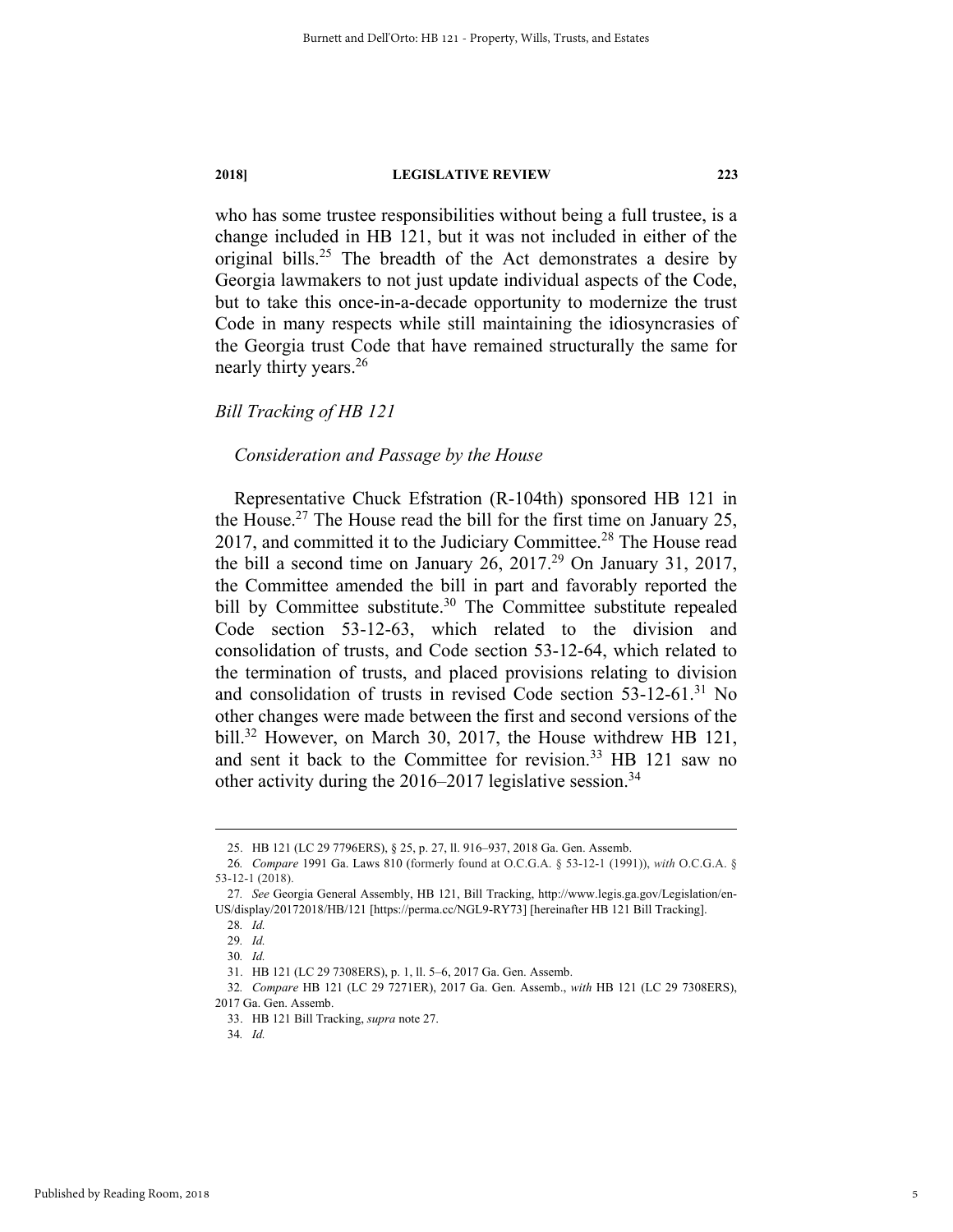On February 7, 2018, HB 121 was reintroduced to the Georgia General Assembly.<sup>35</sup> Every substantive section from the second version remained, with some minor changes.<sup>36</sup> However, there were many additions to this third version.<sup>37</sup> The Committee substitute changed most of the bill's description to include the additional sections.<sup>38</sup> The third version of HB 121 included an entirely new first section, which revised Code section 44-6-201, the Statutory Rule Against Perpetuities, to "vest[] or terminate[] [an interest] within 360 years after its creation," rather than the former ninety-year time  $limit.<sup>39</sup>$ 

Section 2 was new in the bill's third version; it related to a court's ability to reform a disposition in a way that most approximates a transferor's intent.40 Section 3 was original to the bill's third version and related to court reform of nonvested dispositions created before July 2018, which was the Act's effective date.<sup>41</sup> Section 4 in the third version, which appeared as Section 1 in the former version, addressed parental consent on behalf of minor or unborn child beneficiaries.<sup>42</sup> The third version added a definition of "consent," defining it as "an action related to the granting of powers to a trustee, modification or termination of a trust, a trustee's duty to report, a trustee's compensation, the conversion of a trust to a unitrust, the appointment, resignation, or removal of a trustee, and other similar actions."43

The new Section 5, which addresses interested persons entering into binding non-judicial settlements, was the former Section 2, and there were no changes between the versions.<sup>44</sup> Section 6 was added to the third version of HB 121, and it amended subsection (a) of Code section 53-12-25, relating to transfers of property in trust, by adding the following language:

 <sup>35</sup>*. Id.* 

<sup>36</sup>*. Compare* HB 121 (LC 29 7308ERS), 2017 Ga. Gen. Assemb., *with* HB 121 (LC 29 7796ERS), 2018 Ga. Gen. Assemb.

 <sup>37.</sup> HB 121 (LC 29 7796ERS), 2018 Ga. Gen. Assemb.

<sup>38</sup>*. Id.* p. 1, ll. 1–17.

<sup>39</sup>*. See id.* § 1, p. 1, ll. 20–28.

<sup>40</sup>*. Id.* § 2, p. 2, ll. 30–44.

<sup>41</sup>*. Id.* § 3, pp. 2–3, ll. 46–61.

<sup>42</sup>*. Id.* § 4, p. 3, ll. 74–78.

 <sup>43.</sup> HB 121 (LC 29 7796ERS), § 4, p. 3, ll. 74–78, 2018 Ga. Gen. Assemb.

<sup>44</sup>*. Id.* § 5, p. 3, ll. 123–45.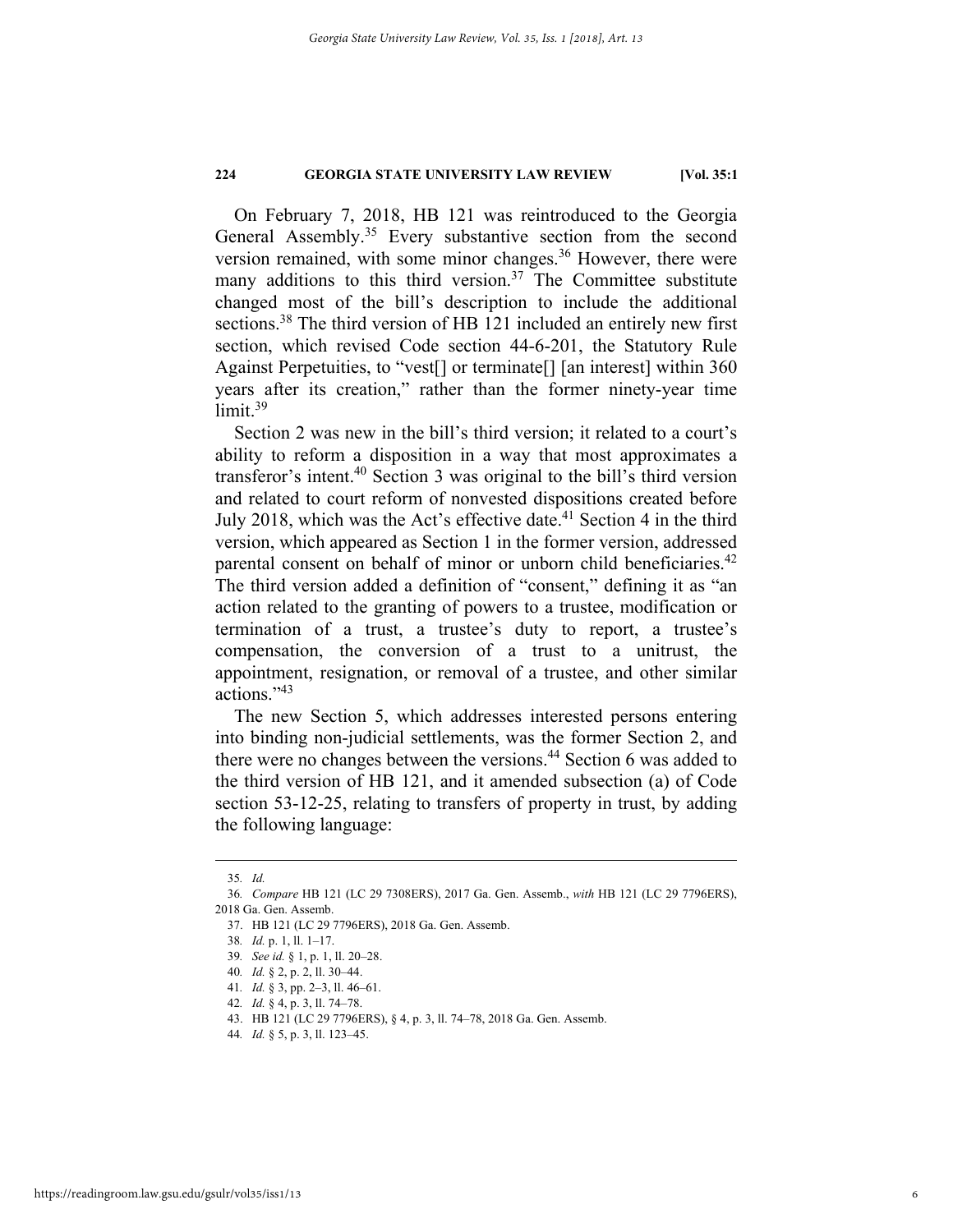Transfer of property in trust shall require a transfer of legal title to the trustee. In any transfer of property or any interest in property, if a trust is named as a grantee, whether such trust is held under the laws of this state or of any other jurisdiction, then such transfer is deemed to have been made to the trustee of such trust as though the trustee of such trust had been named as grantee instead of the trust.<sup>45</sup>

The next section in the third version, Section 7, merely added the words "consolidate" and "divide" to subsection (a) of Code section 53-12-61, relating to the power to modify or terminate a trust. $46$ Section 7 was the former Section 3 of earlier versions of the bill.<sup>47</sup> Section 8 was the former Section 4 and amended Code section 53-12-62, which related to modification of trusts by courts, by adding the words, "as it existed on February 1, 2018" after the appearance of each citation to the Internal Revenue Code.<sup>48</sup> Section 9 replicated the former Section 5, repealing Code section 53-12-63.49 Section 10 replicated the former Section 6, repealing Code section 53-12-64.50 Finally, Section 11 replicated the former Section 7, amending Code section 53-12-65, relating to the modification or termination of uneconomic trusts. $51$ 

Each section beyond Section 11 in the third version of HB 121, specifically Sections 12 through 25, were new to the bill. Section 12 amends Code section 53-12-81, relating to limitations on creditors' rights.52 Section 13 amends Code section 53-12-82, relating to creditors' claims against a settlor.<sup>53</sup> Section 14 amends subsections (d) and (f) of Code section 53-12-201, relating to appointment and vacancies of trustees.<sup>54</sup> Section 15 amends Code section 53-12-210, relating to trustee compensation, and includes a fee calculation chart.55 Section 16 amends Code section 53-12-212, relating to extra

 <sup>45</sup>*. Id.* § 6, p. 5, ll. 146–53.

<sup>46</sup>*. Id.* § 7, p. 5, l. 159.

<sup>47</sup>*. Id.* § 7, p. 5, ll. 154–222.

<sup>48</sup>*. Id.* § 8, pp. 9–10, ll. 285–325.

 <sup>49.</sup> HB 121 (LC 29 7796ERS), § 9, p. 11, ll. 348–50, 2018 Ga. Gen. Assemb.

<sup>50</sup>*. Id.* § 10, p. 11, ll. 351–53.

<sup>51</sup>*. Id.* § 11, p. 11, ll. 354–65.

<sup>52</sup>*. Id.* § 12, p. 11, ll. 366–75.

<sup>53</sup>*. Id.* § 13, pp. 11–13, ll. 376–420.

<sup>54</sup>*. Id.* § 14, p. 13, ll. 421–30.

 <sup>55.</sup> HB 121 (LC 29 7796ERS), § 15, pp. 13–15, ll. 431–505, 2018 Ga. Gen. Assemb.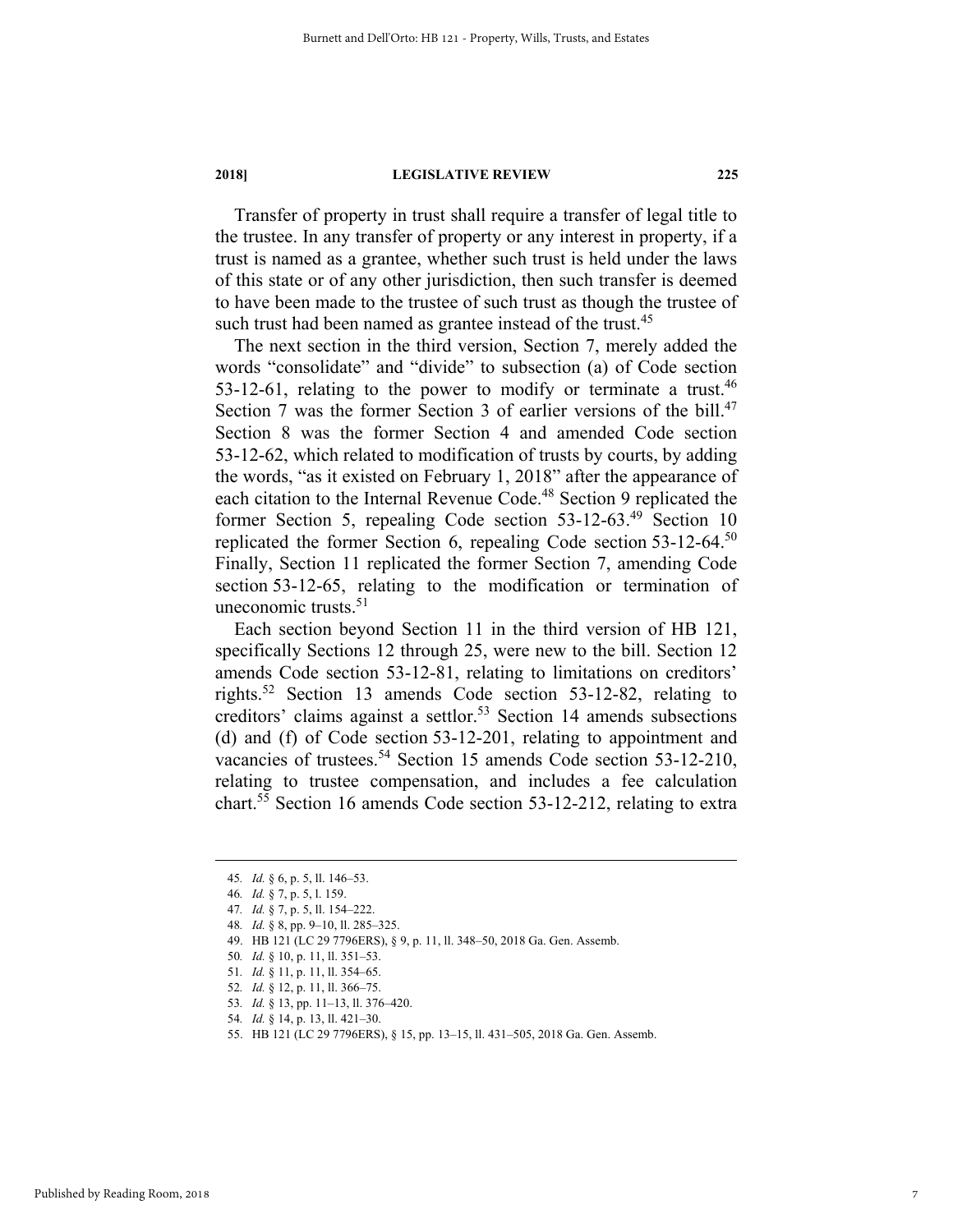compensation for trustees.56 Section 17 amends Code section 53-12-220, relating to trustee resignation.<sup>57</sup> Section 18 amends Code section 53-12-242, relating to the duty to inform as to the existence of a trust.58 Section 19 amends Code section 53-12-243, relating to the duty to provide reports and accounts.<sup>59</sup> Section 20 amends Code section  $53-12-261$ , relating to the powers of trustees.<sup>60</sup> Section 21 amends subsections (d) and (e) of Code section 53-12-263, relating to the incorporation of powers by reference.<sup>61</sup> Section 22 amends Code section 53-12-264, relating to the granting of powers by qualified beneficiaries.62 Section 23 amends Code section 53-12-303, relating to relief from liability. 63 Section 24 amends Code section 53-12-362, relating to converting a trust to a unitrust.<sup>64</sup>

Section 25 adds several new Code sections under a new Article 18, including: Code section 53-12-500, defining the terms "directed trustee," "power of appointment," "power of direction," and "trust director"; Code section 53-12-501, relating to the application of the Article; Code section 53-12-502, relating to a trust director's powers of direction; Code section 53-12-503, further delineating powers of direction; Code section 53-12-504, addressing the functions of a directed trustee; Code section 53-12-505, relating to liability; and Code section 53-12-506, relating to rules applicable to both trustees and trust directors.<sup>65</sup> Additionally, the section denoting the bill's effective date, formerly Section 8, was removed.<sup>66</sup> The House read HB 121 for a third time on February 26, 2018; it passed by a vote of 170 to 4.<sup>67</sup>

- 57*. Id*. § 17, pp. 16–17, ll. 517–59.
- 58*. Id.* § 18, p. 17, ll. 560–67.
- 59*. Id.* § 19, p. 17, ll. 568–76.
- 60*. Id.* § 20, pp. 17–25, ll. 577–842.
- 61. HB 121 (LC 29 7796ERS), § 21, p. 25, ll. 843–63, 2018 Ga. Gen. Assemb.
- 62*. Id.* § 22, p. 25, ll. 864–73.
- 63*. Id.* § 23, pp. 25–26, ll. 874–90.
- 64*. Id.* § 24, pp. 26–27, ll. 891–913.
- 65*. Id.* § 25, pp. 27–31, ll. 914–1081.
- 66*. Id.* § 26, p. 32, ll. 1082–1083.
- 67. HB 121 Bill Tracking, *supra* note 27.

 <sup>56</sup>*. Id.* § 16, p. 15, ll. 506–16.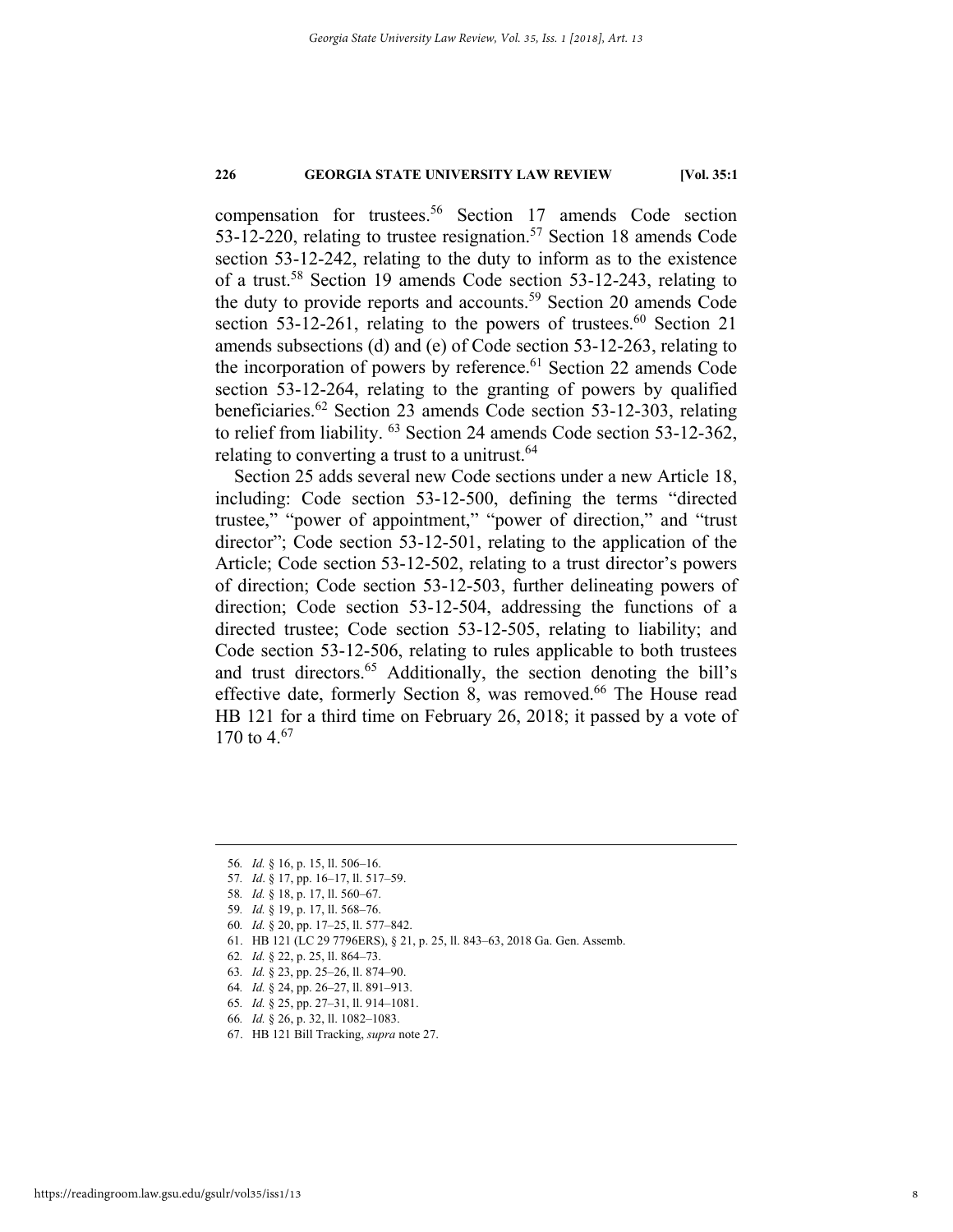#### *Consideration and Passage by the Senate*

Senator Jesse Stone (R-23rd) sponsored HB 121 in the Senate.<sup>68</sup> The Senate first read HB 121 on February 28, 2018.<sup>69</sup> The Senate assigned HB 121 to the Senate Committee on Judiciary, which made no amendments to the bill.<sup>70</sup> The Committee favorably reported HB 121 on March 14,  $2018$ .<sup>71</sup> The Senate read the bill for a second time on March 15, 2018, and for a third time on March 23, 2018.72 HB 121 passed in the Senate on March 23, 2018, by a vote of 42 to  $1<sup>73</sup>$ The House sent the bill to Governor Nathan Deal (R) on April 2, 2018. Governor Deal signed the bill into law on May 3, 2018, and the bill became effective on July 1, 2018.<sup>74</sup>

#### *The Act*

The Act amends Article 9 of Chapter 6 of Title 44 and Chapter 12 of Title 53, relating respectively to the Uniform Statutory Rule Against Perpetuities and trusts, of the Official Code of Georgia Annotated.<sup>75</sup> The overall purpose of the Act is to revise and modernize Georgia's trust Code.76

#### *Section 1*

The first section of the Act amends Code section 44-6-201 by extending the safe harbor duration found in Georgia's version of the Rule Against Perpetuities from 90 years to 360 years.<sup>77</sup> This amendment strongly benefits "dynasty" trusts, those that exist for many generations, and means new Georgia trusts will be able to last for 360 years.<sup>78</sup>

 <sup>68</sup>*. Id.* 

<sup>69</sup>*. Id.* 

<sup>70</sup>*. Id.*  71*. Id.* 

<sup>72</sup>*. Id.* 

 <sup>73.</sup> HB 121 Bill Tracking, *supra* note 27. 74*. Id.* 

 <sup>75. 2018</sup> Ga. Laws 262.

<sup>76</sup>*. Id.*

 <sup>77. 2018</sup> Ga. Laws 262, § 1, at 262–63.

 <sup>78. 2018</sup> Ga. Laws 262, § 1, at 262–63; Ian M. Fisher, *Georgia's New Trust Law*, HOFFMAN &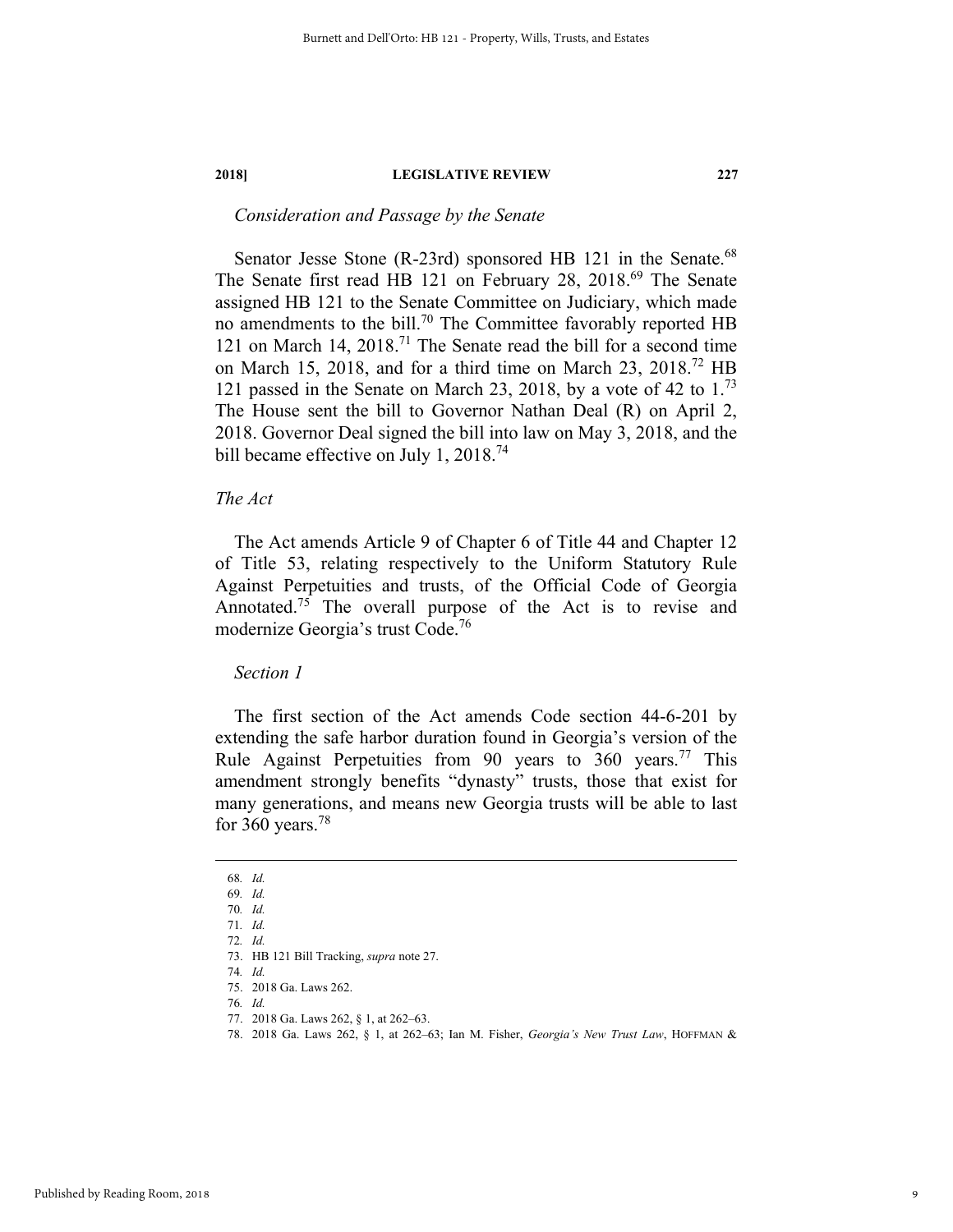#### *Section 2*

Section 2 updates Code section 44-6-203 to reflect the 360-year extension to the Rule Against Perpetuities, added in Code section 44-6-201.<sup>79</sup> Section 2 further amends Code section 44-6-203 by permitting a court to reform a disposition or gift so long as it is within the number of years permitted by law, which is now 360 years rather than ninety.<sup>80</sup>

#### *Section 3*

Section 3 deals with the applicability of these legislative changes to the Uniform Statutory Rule Against Perpetuities under Article 9 of Title 44 of the Georgia Code. All of these listed changes became effective July 1,  $2018.<sup>81</sup>$ 

#### *Section 4*

HB 121 significantly expands Code section 53-12-8. Where the statute previously only permitted a parent to represent and bind his or her minor or unborn child, the new iteration introduces expanded abilities to consent for many different groups of people, including a settlor who lacks capacity, an estate, a ward, a principal, a beneficiary of a trust, the persons interested in an estate, and the minor or unborn children of an ancestor.<sup>82</sup> The bill also recognizes consent in a variety of different contexts, including, but not limited to: "action related to the granting of powers to a trustee, modification or termination of a trust, a trustee's duty to report, a trustee's compensation, the conversion of a trust to a unitrust, the appointment, resignation, or removal of a trustee, and other similar actions."83 The statute also codifies the ability of representatives to bind people with whom they have a certain relationship, with respect

79. 2018 Ga. Laws 262, § 2, at 263.

81*. Id.*

ASSOCIATES, LLC, http://hoffmanestatelaw.com/georgias-new-trust-law/ [https://perma.cc/4FPZ-HBCZ] (last visited Aug. 7, 2018).

<sup>80</sup>*. Id.*

 <sup>82.</sup> O.C.G.A. § 53-12-8 (Supp. 2018).

<sup>83</sup>*. Id.*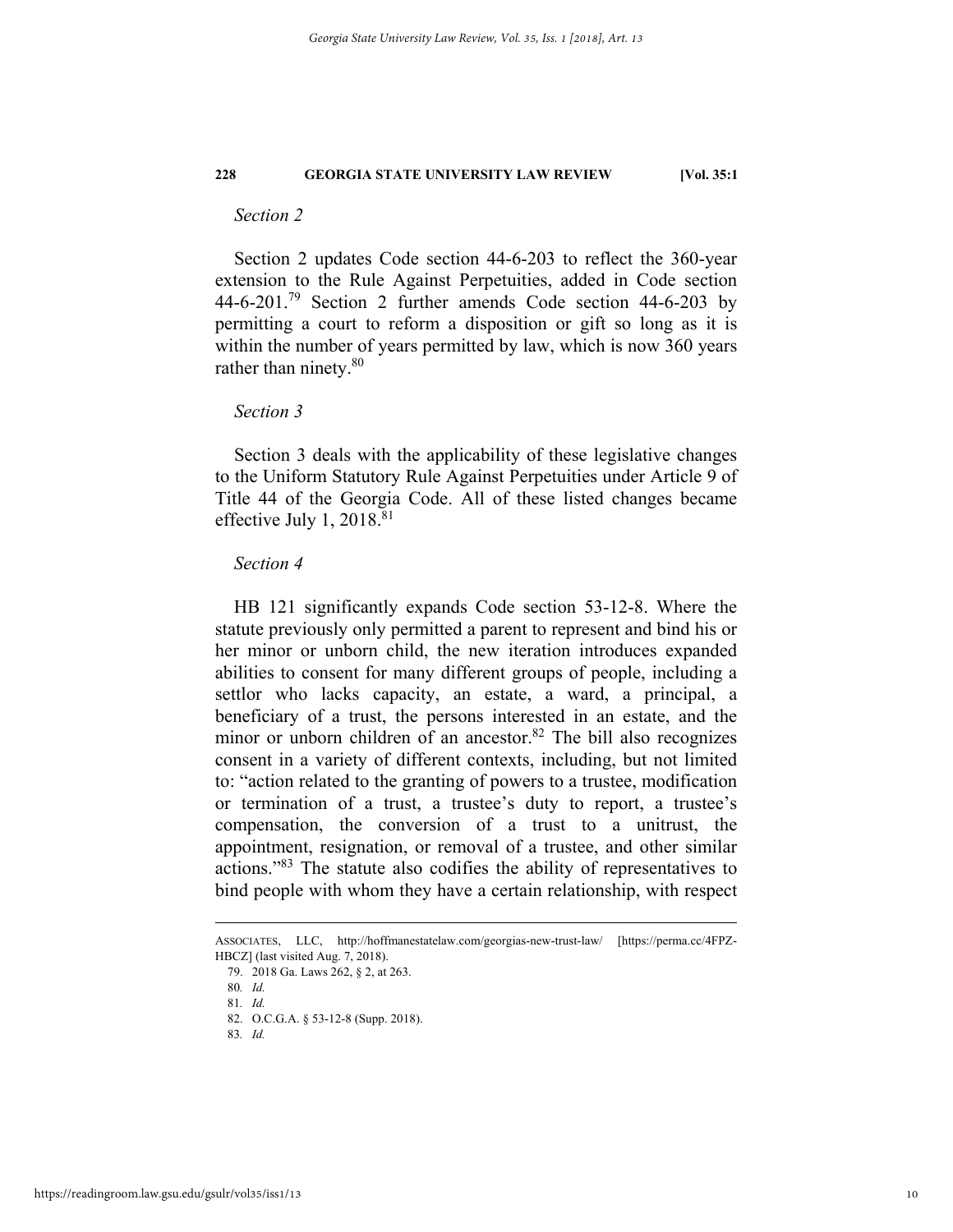to a particular question or dispute, so long as the representative and the persons represented do not have a conflict of interest.84 The expansion of Code section 53-12-8 allows for the removal of other Code sections' wording that described who could consent or receive notice on behalf of qualified beneficiaries.<sup>85</sup>

#### *Section 5*

The binding nonjudicial settlement agreement law, found in Code section  $53-12-9$ , is completely new.<sup>86</sup> The law purports to enable parties to do what a judge could do, but without going through a court-based process, as long as all the proper parties or their proper representatives are notified and give consent.87 Nonjudicial settlement agreements will not be valid if the trust modification requires the settlor's consent.<sup>88</sup> Experts believe allowing settlements outside of court may make trust modifications less costly and timeconsuming.<sup>89</sup>

#### *Section 6*

Section 6 amends Code section 53-12-25 by changing the phrase "to a trust" to "in trust" and adds language relating to the transfer of property to "in trust."<sup>90</sup>

#### *Section 7*

Section 7 amends and expands the power of direct modification or termination of a trust under Code section  $53-12-61$ .<sup>91</sup> A trust agreement may provide a trustee or other person the power to

89*. Id.* 

 <sup>84.</sup> O.C.G.A. § 53-12-8(f) (Supp. 2018).

<sup>85</sup>*. See* O.C.G.A § 53-12-8.

 <sup>86. 2018</sup> Ga. Laws 262, § 5, at 265.

 <sup>87.</sup> O.C.G.A. § 53-12-9 (Supp. 2018); Richard Morgan, *The Power to Change an Otherwise Irrevocable Trust (HB 121)*, MORGAN AND DISALVO, P.C., https://morgandisalvo.com/the-power-tochange-an-otherwise-irrevocable-trust-hb121/ [https://perma.cc/77ZB-VHKP] (last visited Aug. 7, 2018).

 <sup>88.</sup> Morgan, *supra* note 88.

 <sup>90. 2018</sup> Ga. Laws 262, § 6, at 266; *see supra* note 45 and accompanying text.

 <sup>91. 2018</sup> Ga. Laws 262, § 7, at 266–67.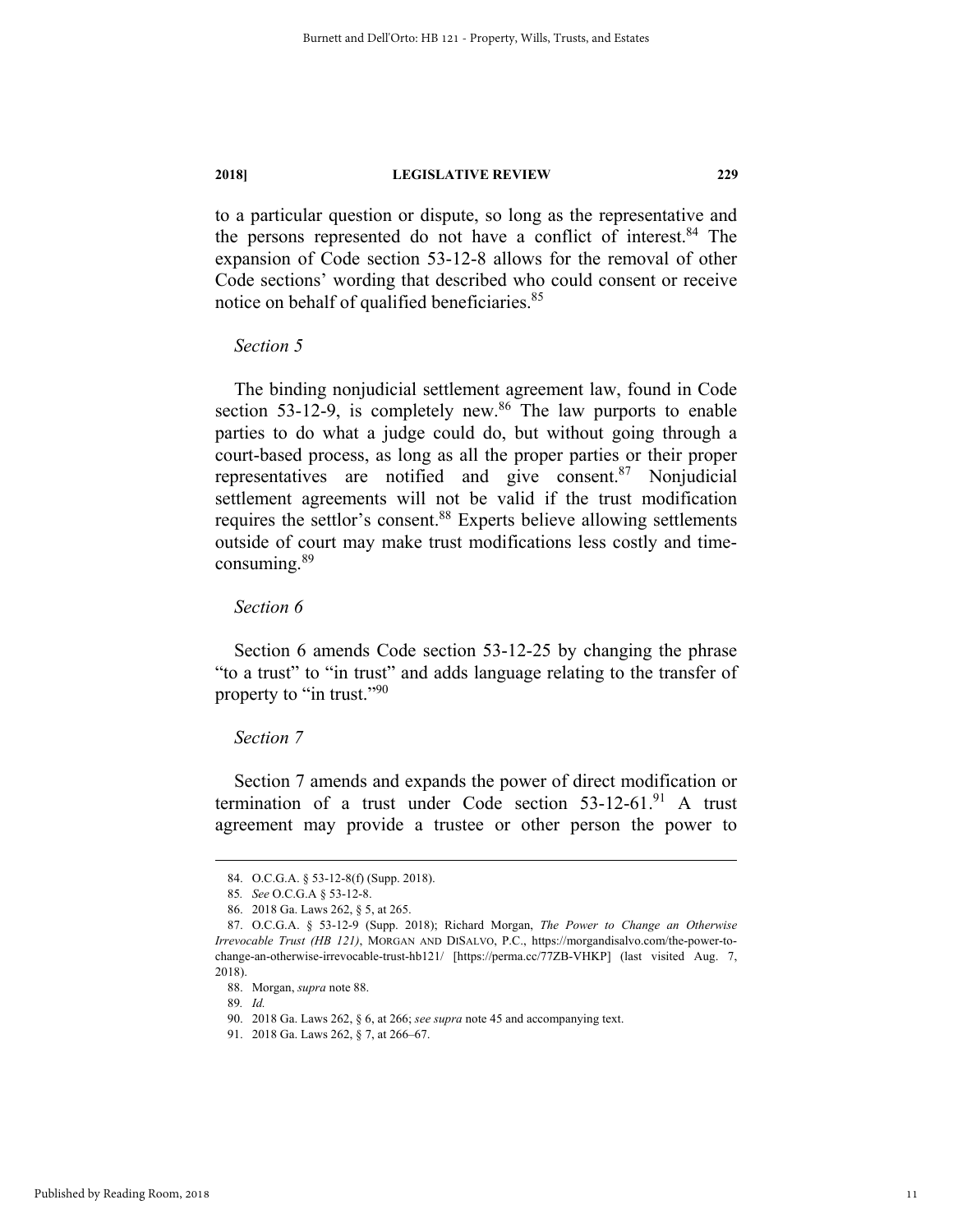modify, consolidate, divide, or terminate the trust without court approval.<sup>92</sup> If a trustee or other person seeks a modification during a settlor's lifetime, the court must approve a petition to effect the change once the settlor and beneficiaries consent to it and the trustee has received notice of the proposed change; the court must approve a petition under these circumstances even if doing so is inconsistent with the material purpose of the trust.<sup>93</sup> If a modification is sought after the settlor's death, the court must approve a petition to modify if all beneficiaries consent, the trustee has received notice of the proposed modification, and the court concludes the modification is not inconsistent with a material purpose of the trust.<sup>94</sup> If termination is instead sought following the settlor's death, the court must terminate the trust if the beneficiaries consent, the trustee received notice, and the court concluded that continuance of the trust would not be necessary to achieve its material purpose.<sup>95</sup>

Furthermore, judicial modification of noncharitable trusts is permitted under the amendments to Code section 53-12-61 either: (1) where the settlor and beneficiaries have consented (even if the modification is contrary to the purpose of the trust); (2) where all of the beneficiaries have consented after the settlor's death; or (3) to facilitate an efficient administration of the trust.<sup>96</sup> Finally, there are other scenarios in which a court may approve a petition to modify a trust filed during the settlor's lifetime and after his or her death.<sup>97</sup>

### *Section 8*

Although much of the statutory language granting courts the right to modify trusts existed in Code section 53-12-62 before the 2018 amendments, most of that language was replaced with the provisions of Code section 53-12-61 as described above. In Code section 53-12- 62, lawmakers added the "power to decant."98 The power to decant is

 <sup>92.</sup> O.C.G.A. § 53-12-61(a) (Supp. 2018).

<sup>93.</sup> O.C.G.A. § 53-12-61(b) (Supp. 2018).

 <sup>94.</sup> O.C.G.A. § 53-12-61(c) (Supp. 2018).

<sup>95.</sup> O.C.G.A. § 53-12-61(c)(2) (Supp. 2018).

<sup>96.</sup> O.C.G.A. § 53-12-61(c)(1) (Supp. 2018).

<sup>97.</sup> O.C.G.A. § 53-12-61(d) (Supp. 2018).

 <sup>98.</sup> Ian M. Fisher, *Georgia's New Trust Law*, Hoffman & Associates, LLC, http://hoffmanestatelaw.com/georgias-new-trust-law/ [https://perma.cc/FCK4-NG9T] (last visited Aug.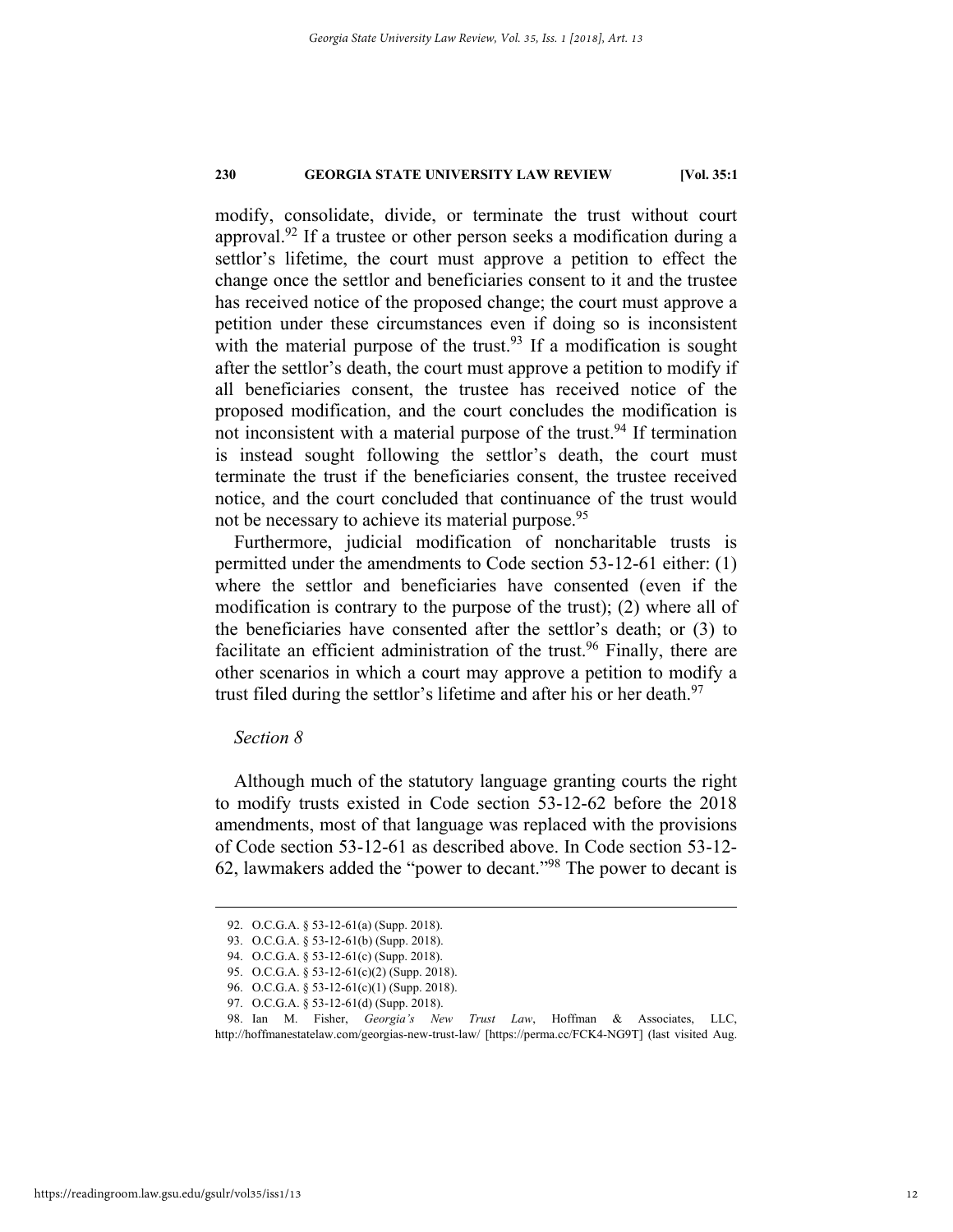the ability to distribute property from an "original trust" (an existing trust) to a "second trust" (a new or amended trust).<sup>99</sup> A trustee can pour the trust property into a new trust and leave behind unwanted or unfavorable terms of agreement. The beneficiaries of the second trust must all be beneficiaries of the first trust. $100$ 

Before decanting an original trust, the trustee must provide notice to all beneficiaries and any living settlors describing the manner in which the trustee intends to exercise the power.<sup>101</sup> Additionally, the second trust may include a power of appointment which could be used to benefit a person who was not a beneficiary of the original trust.102 The Rule Against Perpetuities period of the first trust will not be extended by decanting the original trust into the second trust.<sup>103</sup> Finally, the trustee's power to decant the original trust can be limited by discretionary standards of distribution, such as health, education, maintenance, or support.<sup>104</sup>

#### *Section 9*

Section 9 repeals Code section 53-12-63, relating to the division and consolidation of trusts, effective July 1, 2018.<sup>105</sup> As noted above in the description of Section 7, division and consolidation provisions now exist in Code section 53-12-61.<sup>106</sup>

#### *Section 10*

Section 10 repeals Code section 53-12-64, relating to termination of trusts, effective July 1, 2018.107 As noted above in the description of Section 7, termination provisions were added to Code section 53-  $12-61^{108}$ 

 <sup>7, 2018).</sup> 

 <sup>99.</sup> O.C.G.A. § 53-12-62(b)(2) (Supp. 2018).

 <sup>100.</sup> O.C.G.A. § 53-12-62(b)(2)(B) (Supp. 2018).

 <sup>101.</sup> O.C.G.A. § 53-12-62(c) (Supp. 2018).

 <sup>102.</sup> O.C.G.A. § 53-12-62(g) (Supp. 2018).

 <sup>103.</sup> O.C.G.A. § 53-12-62(e) (Supp. 2018).

<sup>104</sup>*. See generally* O.C.G.A. § 53-12-62.

 <sup>105. 2018</sup> Ga. Laws 262, § 9, at 270.

<sup>106</sup>*. See supra* notes 93–99 and accompanying text.

 <sup>107. 2018</sup> Ga. Laws 262, § 10, at 270.

<sup>108</sup>*. See supra* notes 93–99 and accompanying text.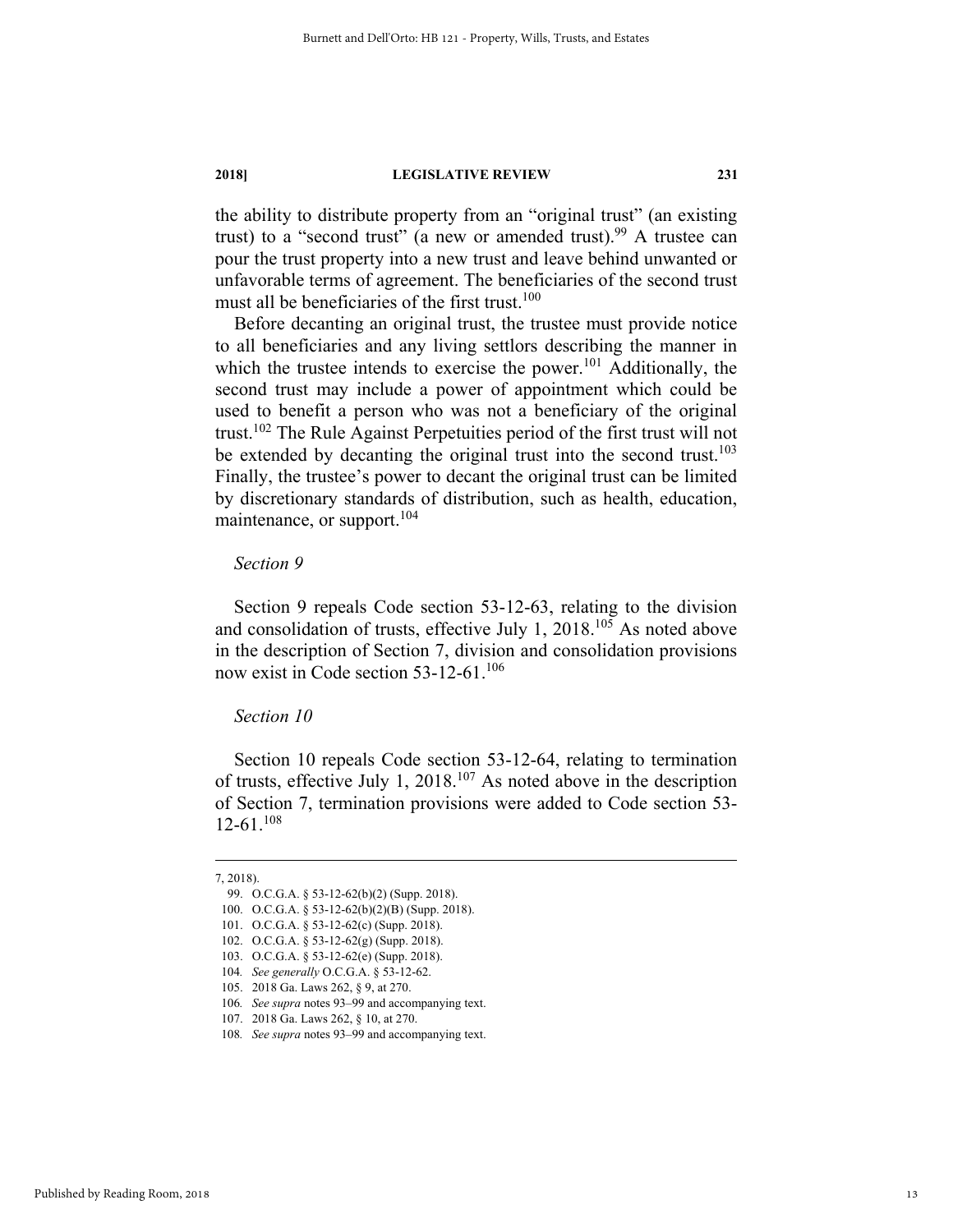#### *Section 11*

Section 11 amends Code section 53-12-65 to permit the termination of a trust, after notice to any qualified beneficiaries, if the total value of the trust is less than \$100,000 and if the trustee believes the value of the trust property does not justify the cost of administration.109 This amendment increased the minimum value from \$50,000 to \$100,000.110

#### *Section 12*

Section 12 amends Code section 53-12-81 to clarify limitations on a creditor's rights to discretionary distributions when a trust has a spendthrift clause.<sup>111</sup> Section 12 adds that a creditor cannot compel a trustee to pay any amount that is payable only in the trustee's discretion, regardless of whether the "discretion is expressed in the form of a standard of distribution, including, but not limited to, health, education, maintenance, and support, and whether such trustee is also a beneficiary."112 This addition clarifies that a trustee's discretion does not provide a beneficiary with *any* property rights to which a beneficiary's creditor can attach.<sup>113</sup>

#### *Section 13*

Code section 53-12-82 relates to the claims a creditor has available against a settlor.<sup>114</sup> Some of the changes to the statute merely clean up the way it is organized to make room for new subsections. For example, the word "creditors" now appears in subsection  $(a)(2)(A)$ instead of subsection  $(a)(2)$ <sup>115</sup> However, the amendment makes two significant changes to the statute. First, it brings Georgia law in

 <sup>109. 2018</sup> Ga. Laws 262, § 11, at 270–71.

<sup>110</sup>*. Compare* 2010 Ga. Laws 579, § 1, at 588 (formerly found at O.C.G.A. § 53-12-65(a) (2011)), *with* 2018 Ga. Laws 262, § 11, at 270–71.

 <sup>111. 2018</sup> Ga. Laws 262, § 12, at 271.

<sup>112</sup>*. Id.*

<sup>113</sup>*. Big and Important Changes to GA Law Become Effective on July 1, 2018*, MORGAN AND DISALVO, P.C., https://morgandisalvo.com/news-alert-big-and-important-changes-to-ga-law-becomeeffective-on-july-1-2018-2/ [https://perma.cc/9ETS-CKD6] (last visited Aug. 7, 2018).

 <sup>114.</sup> O.C.G.A. § 53-12-82 (Supp. 2018).

 <sup>115.</sup> O.C.G.A. § 53-12-81(a)(2)(A) (2018).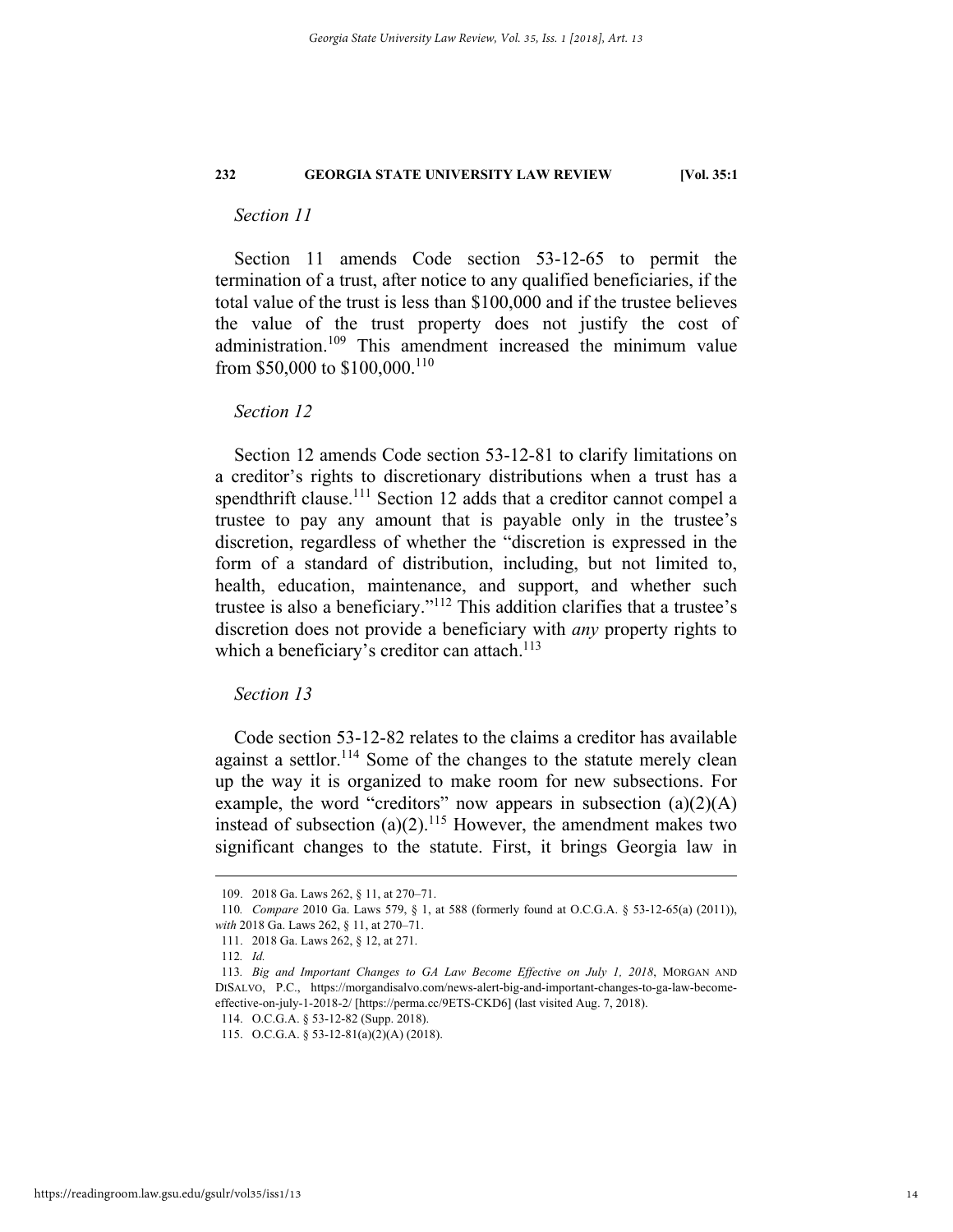harmony with federal tax law by adding subsection  $(a)(2)(B)$ , clarifying that a trustee's discretion to reimburse a settlor for income tax liability owed on income earned by a trust is not to be considered as an amount that can be distributed to or for the settlor's benefit.<sup>116</sup> This gives trustees the authority to reimburse a trust settlor for tax liability on the trust's income.<sup>117</sup> Second, the amendment defines *inter vivos* marital trusts by reference to federal tax law under section 26 U.S.C. § 2523(e), which did not formerly exist under Georgia law.118 An *inter vivos* marital trust can be set up by one spouse for the other's benefit and causes any trust property to benefit the surviving spouse when the other spouse dies. $119$ 

#### *Section 14*

When there is a trustee vacancy, the qualified beneficiaries may appoint a trustee by unanimous consent under Code section  $53-12-201$ <sup>120</sup> This statute previously required the qualified beneficiaries be *sui juris*, or "of full age."121 This language was repealed as no longer necessary due to expanded representation provisions in new Code section 53-12-8.122 Similar provisions were repealed in Sections 16, 17, 18, 19, 22 and 23. If they were not, the statute required that a petition for a court-appointed trustee be delivered to the guardian or conservator of a qualified beneficiary.<sup>123</sup> Also, the court was required to appoint a guardian ad litem for each beneficiary who is either not of age or who has no guardian or conservator.124

 <sup>116. 2018</sup> Ga. Laws 262, § 13, at 271.

 <sup>117.</sup> O.C.G.A. § 53-12-81(a)(2)(B) (Supp. 2018).

 <sup>118. 2018</sup> Ga. Laws 262, § 13, at 272.

 <sup>119.</sup> O.C.G.A. § 53-12-81(b)(2) (Supp. 2018).

 <sup>120.</sup> O.C.G.A. § 53-12-201(d) (2018).

 <sup>121. 2011</sup> Ga. Laws 551, § 10, at 556 (formerly found at O.C.G.A. § 53-12-201(d) (2011)).

<sup>122</sup>*. See* 2018 Ga. Laws 262, § 14, at 272.

 <sup>123. 2010</sup> Ga. Laws 579, § 1, at 602 (formerly found at O.C.G.A. § 53-12-201(f) (2011)).

<sup>124</sup>*. Id.*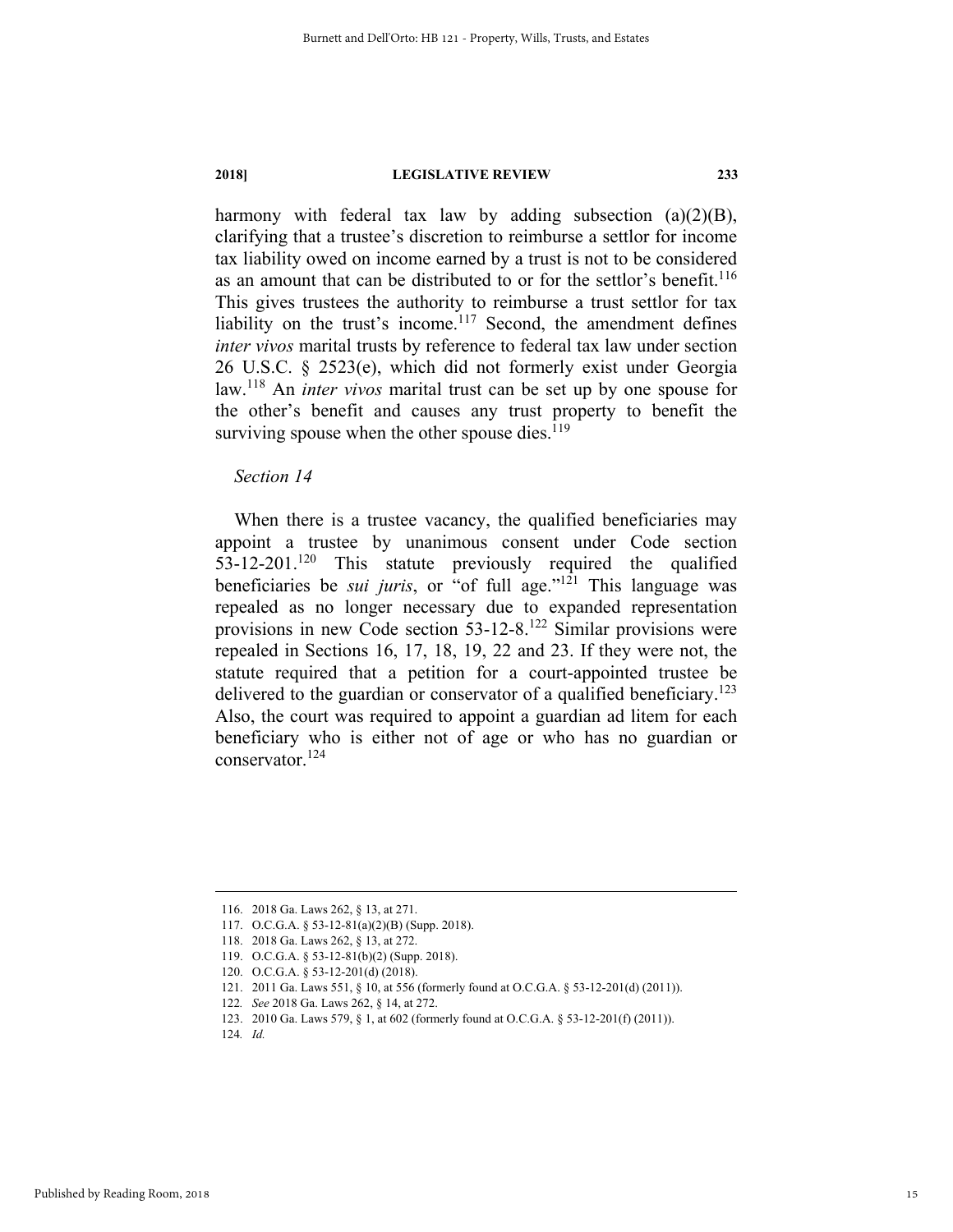#### *Section 15*

Previously, when the trust instrument did not describe the trustee's compensation, or the parties did not agree on it, the trustee received compensation based on a percentage of the market value of the trust.<sup>125</sup> The percentage varied based on the value of the trust, ranging from 1.25% for a trust with a value of less than \$500,000 to  $0.5\%$  for a trust with a value of more than \$5,000,000.<sup>126</sup> The law now sets a percentage of the market value (1.75%) for a trust valued at \$500,000 or less, and sets a fixed dollar amount with a percentage added (\$15,000.00 plus 1% of the excess over \$1 million where the value is between one and two million dollars).<sup>127</sup> The values remain the same, but the amended table in HB 121 is far simpler.<sup>128</sup>

#### *Section 16*

All qualified beneficiaries must now receive notice, whereas a trustee petitioning the court for additional compensation previously had to provide notice to guardians and conservators of beneficiaries.129 Further, the language "service of notice" is replaced with "notice."<sup>130</sup>

#### *Section 17*

Under Section 17, a trustee may resign without petitioning the court if she provides thirty days' notice to the qualified beneficiaries, the living settlor, or all co-trustees.<sup>131</sup> However, the trustee may still petition the court, although various reasons to resign which were previously codified are removed.132 A section requiring notice to

 <sup>125. 2010</sup> Ga. Laws 579, § 1, at 605 (formerly found at O.C.G.A. § 53-12-210(c)(2)(B) (2011)).

<sup>126</sup>*. Id.*

 <sup>127.</sup> O.C.G.A. § 53-12-210(c)(2)(B) (2018).

<sup>128</sup>*. Id.*

 <sup>129.</sup> O.C.G.A. § 53-12-212(a) (Supp. 2018); 2010 Ga. Laws 579, § 1, at 606 (formerly found at O.C.G.A. § 53-12-212(a) (2011)).

 <sup>130. 2018</sup> Ga. Laws 262, § 16, at 273–74.

 <sup>131. 2018</sup> Ga. Laws 262, § 17, at 274.

 <sup>132.</sup> O.C.G.A. § 53-12-220(a)(3)(F) (Supp. 2018); 2010 Ga. Laws 579, § 1, at 607 (formerly found at O.C.G.A. § 53-12-220(a) (2011)). Potential reasons included age and illness, disagreements between the trustee and beneficiaries, or the trustee's inability to perform the task for other reasons. *Id.*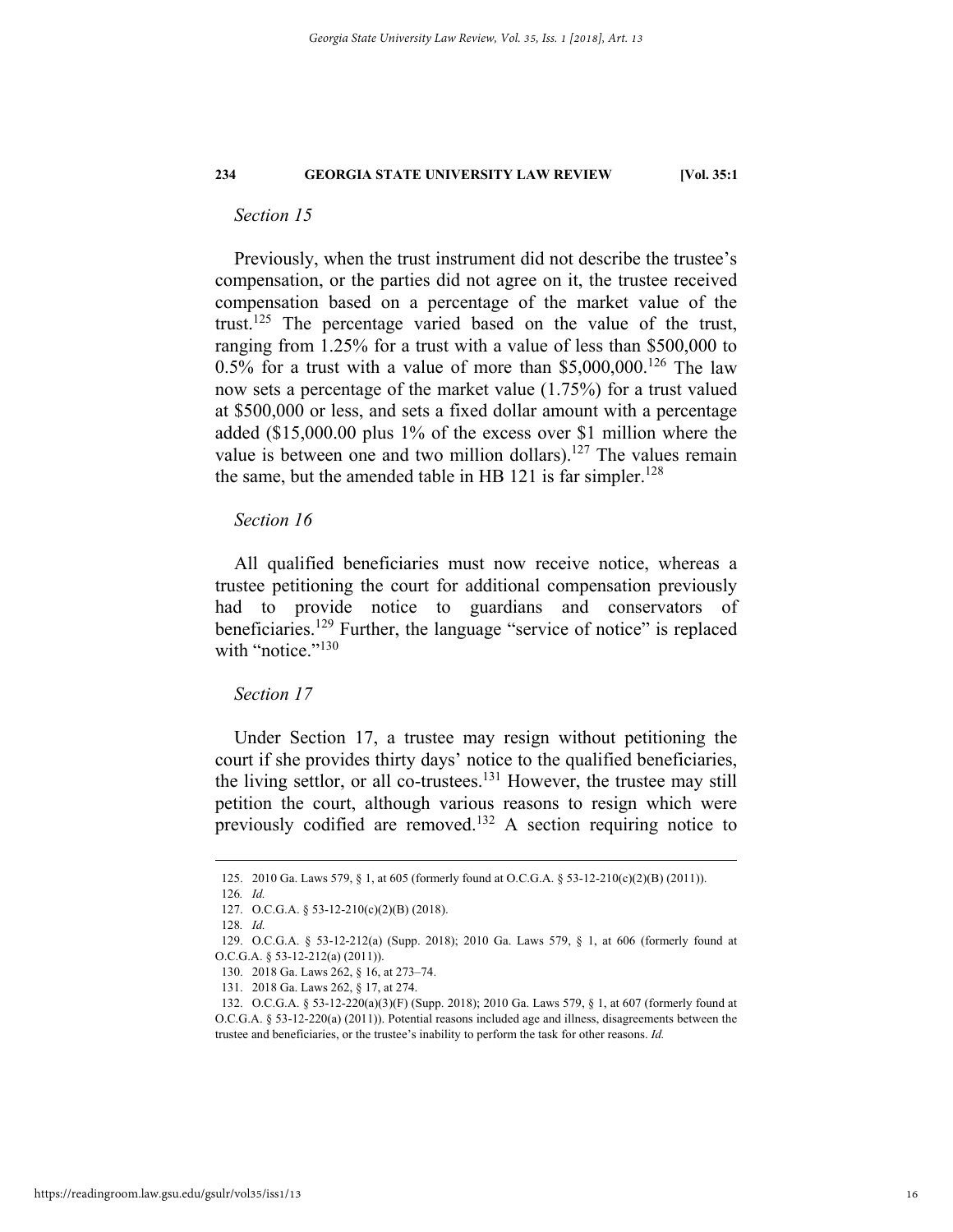guardians or conservators is no longer present.<sup>133</sup> Courts may add conditions to preserve the trust where necessary.<sup>134</sup> If resigning would leave a vacancy, a trustee must continue to serve until replaced and that trustee remains liable for any action until her replacement.<sup>135</sup>

#### *Section 18*

When an irrevocable trust is created, or a revocable trust becomes irrevocable, the trustee must only notify the qualified beneficiaries.<sup>136</sup>

#### *Section 19*

Language requiring trustees to provide reports concerning the trust when requested by guardians and conservators of non-*sui juris* beneficiaries is removed.137

#### *Section 20*

A definition of the term "fiduciary," as applied to Code section 53- 12-261 has been removed, with "fiduciary" now meaning "trustee."138 The Act adds new language that allows a trustee to exercise, without court approval, all powers provided in the trust instrument, powers a property owner would typically possess, and any other "appropriate" powers.<sup>139</sup> Additionally, the language "property held by the fiduciary" replaces the word "trust" in several places so as to apply equally to estates.<sup>140</sup> The Act adds the phrase "estate or" before "trust" in several locations for the same reason.<sup>141</sup> The trustee now must serve the best interest of "persons" to whom she owes care, rather than the trust itself, when selling or maintaining timber located on farm property, dealing with other owners securities

 <sup>133</sup>*. Compare* O.C.G.A. § 53-12-220(b) (Supp. 2018), *with* 2010 Ga. Laws 579, § 1, at 607 (formerly found at O.C.G.A. § 53-12-220(b) (2011)).

 <sup>134.</sup> O.C.G.A. § 53-12-220(b).

 <sup>135.</sup> O.C.G.A. § 53-12-220(d) (Supp. 2018).

 <sup>136.</sup> O.C.G.A. § 53-12-242(a) (Supp. 2018).

 <sup>137. 2018</sup> Ga. Laws 262, § 19, at 274.

 <sup>138.</sup> O.C.G.A. § 53-12-261(a) (2018).

 <sup>139. 2018</sup> Ga. Laws 262, § 20, at 275.

<sup>140</sup>*. Id.* at 275–81.

<sup>141</sup>*. Id.*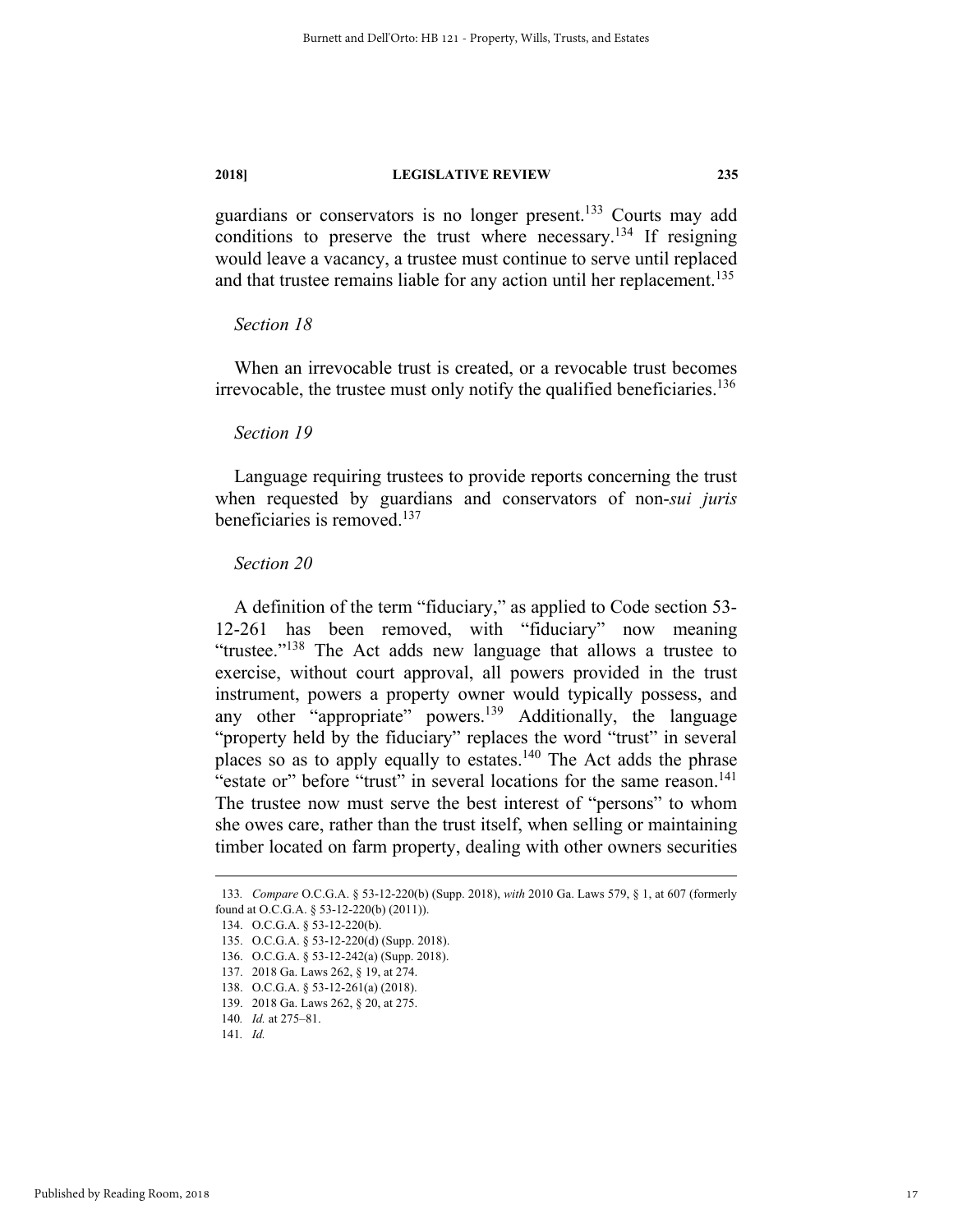contained in the trust, or negotiating claims.<sup>142</sup> Where a trustee would previously make loans from the trust for the benefit or protection of the trust, a trustee may now make loans out of the property that she considers "fair and reasonable under the circumstances."143 The trustee may also have a lien on future distributions for repayment of loans where a loan is made to a beneficiary.<sup>144</sup> A trustee may still vote shares of stock, although the Act changes the language from "stock or other ownership interests owned by the trust" to "stock or other ownership interest held by the fiduciary."145

In addition, Section 20 allows trustees to determine what qualifies as income or principal within the trust or estate, including securities purchases, dividends on securities, or income.<sup>146</sup> The trustee has discretion on how expenses, costs, and taxes are charged between principal and income.<sup> $147$ </sup> All the powers described in the Code section are subject to the fiduciary duty described within the chapter.<sup>148</sup> The Code section also includes definitions to apply where a probate court grants a personal representative any powers within the section.<sup>149</sup>

*Section 21* 

Provisions incorporating former Code section 15-12-261, describing powers of trustees, remain effective.<sup>150</sup> Definitions at the end of the section were reformatted but remain the same in effect.<sup>151</sup>

#### *Section 22*

A qualified beneficiary who is not of age may now grant powers instead of needing a guardian or conservator to do so.<sup>152</sup>

 <sup>142.</sup> O.C.G.A. § 53-12-261(b)(5)(G) (2018).

 <sup>143.</sup> O.C.G.A. § 53-12-261(b)(12) (Supp. 2018).

<sup>144</sup>*. Id.*

 <sup>145. 2018</sup> Ga. Laws 262, § 20, at 278.

<sup>146</sup>*. Id.* at 280–81.

 <sup>147.</sup> O.C.G.A. § 53-12-261(b)(28)(A)–(C) (Supp. 2018).

 <sup>148.</sup> O.C.G.A. § 53-12-261(c) (Supp. 2018).

 <sup>149.</sup> O.C.G.A. § 53-12-261(d) (Supp. 2018).

<sup>150</sup>*. Id.* § 53-12-263(d)(1) (2018).

<sup>151</sup>*. Id.* § 53-12-263(e) (2018).

 <sup>152.</sup> O.C.G.A. § 53-12-264 (2018).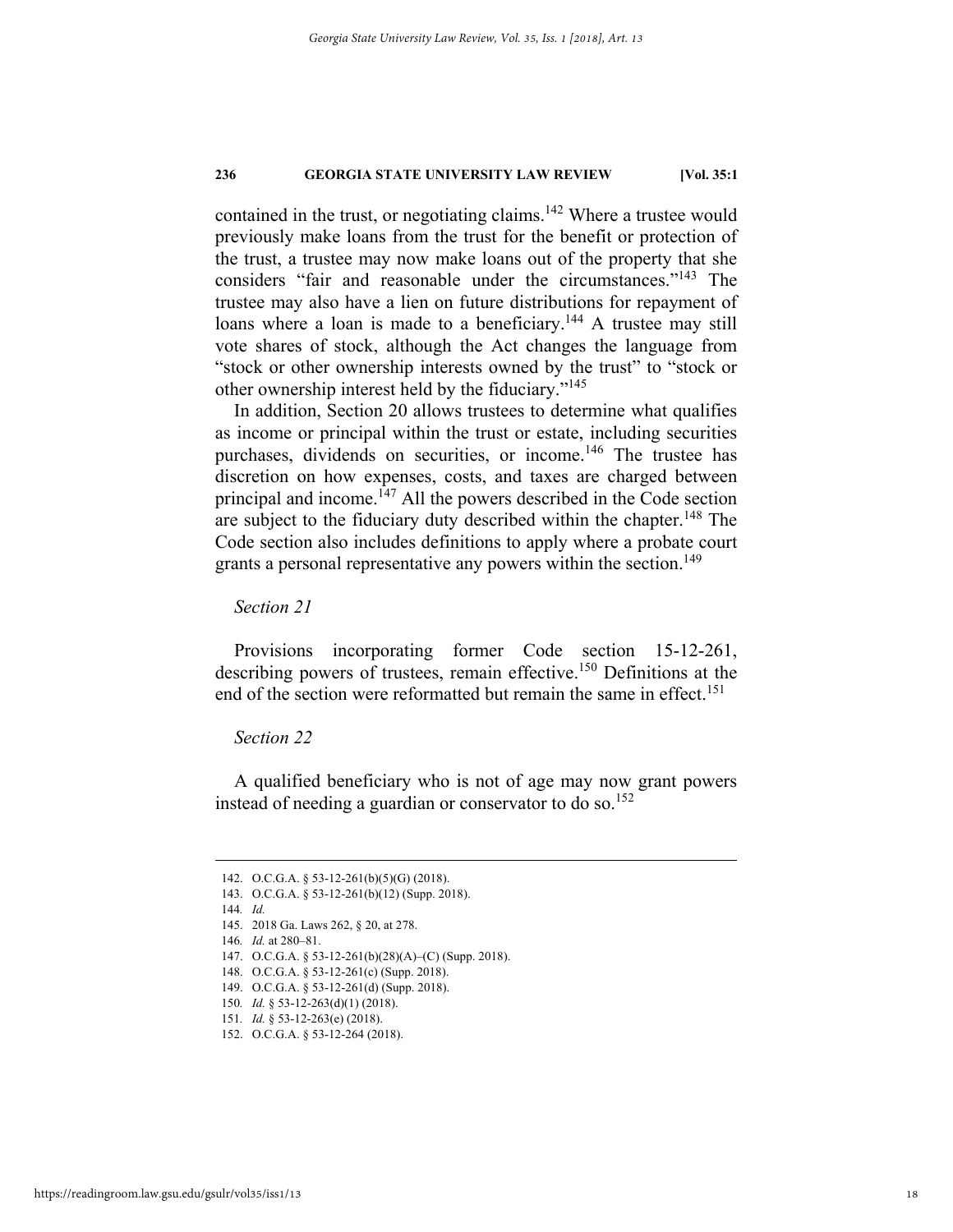### *Section 23*

While a trustee was previously not liable for an act performed under the direction of a person delegated the power to direct the trustee, that protection is now limited to a person who can revoke the trust, rather than someone who can direct the trustee.<sup>153</sup> Former Code section  $53-12-303(c)$ , which provided protections to a trustee where the trustee is excluded from some decisions regarding an investment in favor of a committee or co-trustee, is removed.<sup>154</sup>

#### *Section 24*

In various places, the language is changed to "such trustee" instead of "the trustee."<sup>155</sup> When a trustee converts a trust into a unitrust, Section 24 removes language requiring notice to guardians or conservators.156

#### *Section 25*

This section adds the following new Code sections to the Chapter under a new Article 18.

#### *Code section 53-12-500*

This section defines a "directed trustee" as a "trustee that is subject to a trust director's power of direction."<sup>157</sup> "Power of appointment" is a power allowing a non-fiduciary to designate an ownership interest or a new power of appointment over a trust property.<sup>158</sup> "Power of direction" includes the power to administer investments within a trust, to consent or veto the trustee's actions, and to represent a beneficiary.159

 <sup>153.</sup> O.C.G.A. § 53-12-303(b) (2018).

 <sup>154.</sup> O.C.G.A. § 53-12-303 (2018).

<sup>155</sup>*. See* O.C.G.A. § 53-12-362 (2018).

<sup>156</sup>*. Id.*

 <sup>157.</sup> O.C.G.A. § 53-12-500(1)–(4) (2018).

 <sup>158.</sup> O.C.G.A. § 53-12-500(2) (2018).

 <sup>159.</sup> O.C.G.A. § 53-12-500(3) (2018).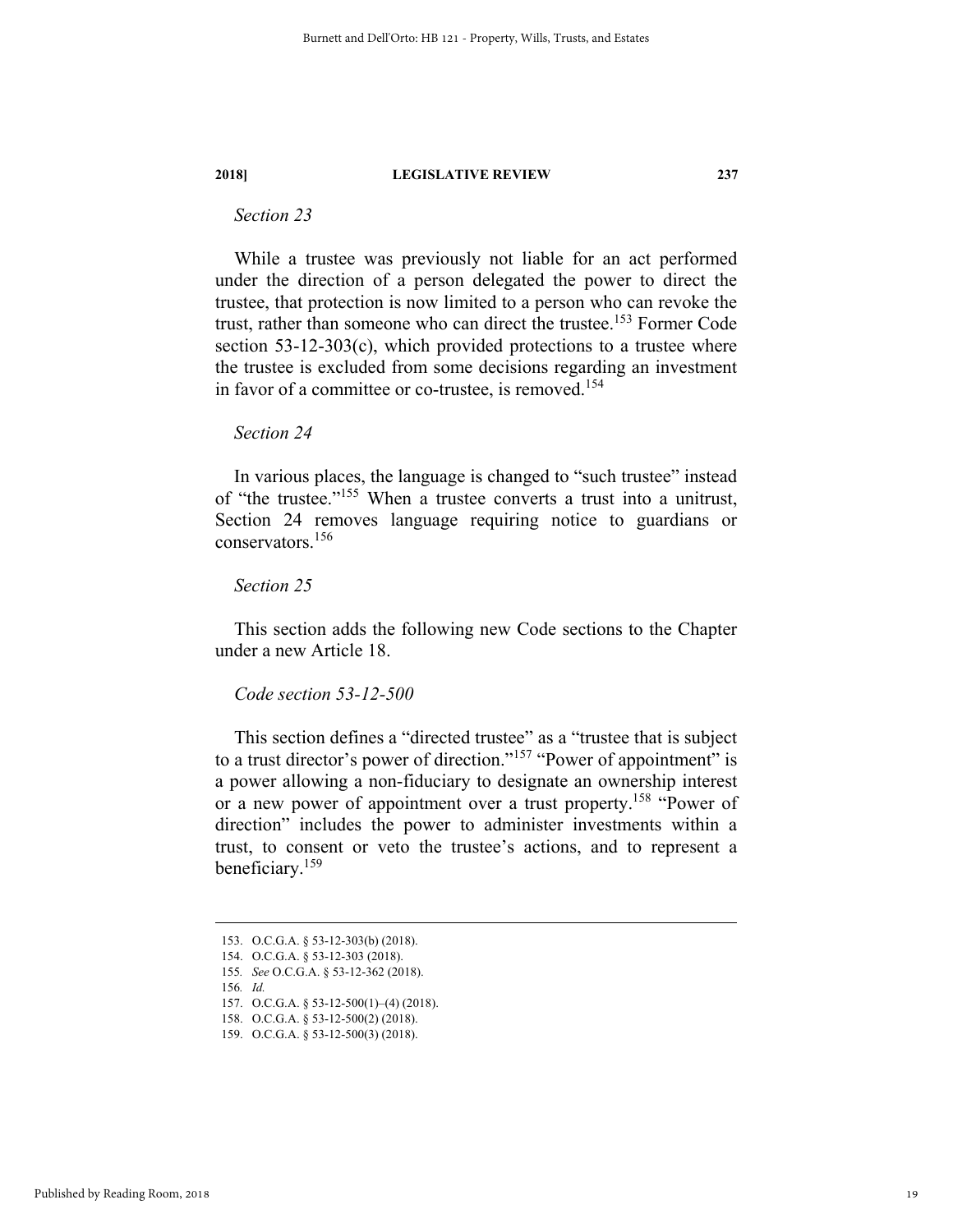#### *Code section 53-12-501*

Article 18 applies where a trust creates a trust director, regardless of how the position is technically named.160 It does not apply to a power of appointment, appointment of trustees or trust directors, revocation and amendment powers of the settlor, certain beneficiary powers, and powers held in a non-fiduciary capacity to achieve the settlor's tax objectives.<sup>161</sup> A power of both appointment and direction is considered a power of appointment for purposes of the Chapter.<sup>162</sup>

#### *Code section 53-12-502*

A trust director is treated under the same rules as a trustee regarding payback provisions under Medicaid and a charitable interest.<sup>163</sup> A beneficiary who is also a trust director is still limited under Code section 53-12-270 regarding discretionary trust distributions.<sup>164</sup> A trust director cannot give a trustee more power without her consent, and the trustee is not liable where she fails to follow a modification she was unaware of. $165$ 

*Code section 53-12-503* 

A trust director is under the same fiduciary duties as a trustee.<sup>166</sup> A trust director's power may be contingent upon the occurrence of an event, including the request of a beneficiary.<sup>167</sup> A trustee may, if allowed under the trust document, delegate her power to the trustee.168 A trust director has the responsibility to keep trustees and other trust directors informed and respond to requests for information regarding the trust director's powers and duties.169 The trust director is not liable where she relied on information provided by a trustee or

 <sup>160</sup>*. See* O.C.G.A. § 53-12-501 (2018).

<sup>161.</sup> O.C.G.A.  $\S$  53-12-501(b)(1)–(5) (2018).

 <sup>162.</sup> O.C.G.A. § 53-12-501(c) (2018).

 <sup>163.</sup> O.C.G.A. § 53-12-502(b)(1)–(2) (2018).

 <sup>164.</sup> O.C.G.A. § 53-12-502(c) (2018).

 <sup>165.</sup> O.C.G.A. § 53-12-502(d)(1)–(2) (2018).

 <sup>166.</sup> O.C.G.A. § 53-12-503(a)(1) (2018). 167. O.C.G.A. § 53-12-503(b) (2018).

 <sup>168.</sup> O.C.G.A. § 53-12-503(c) (2018).

 <sup>169.</sup> O.C.G.A. § 53-12-503(d) (2018).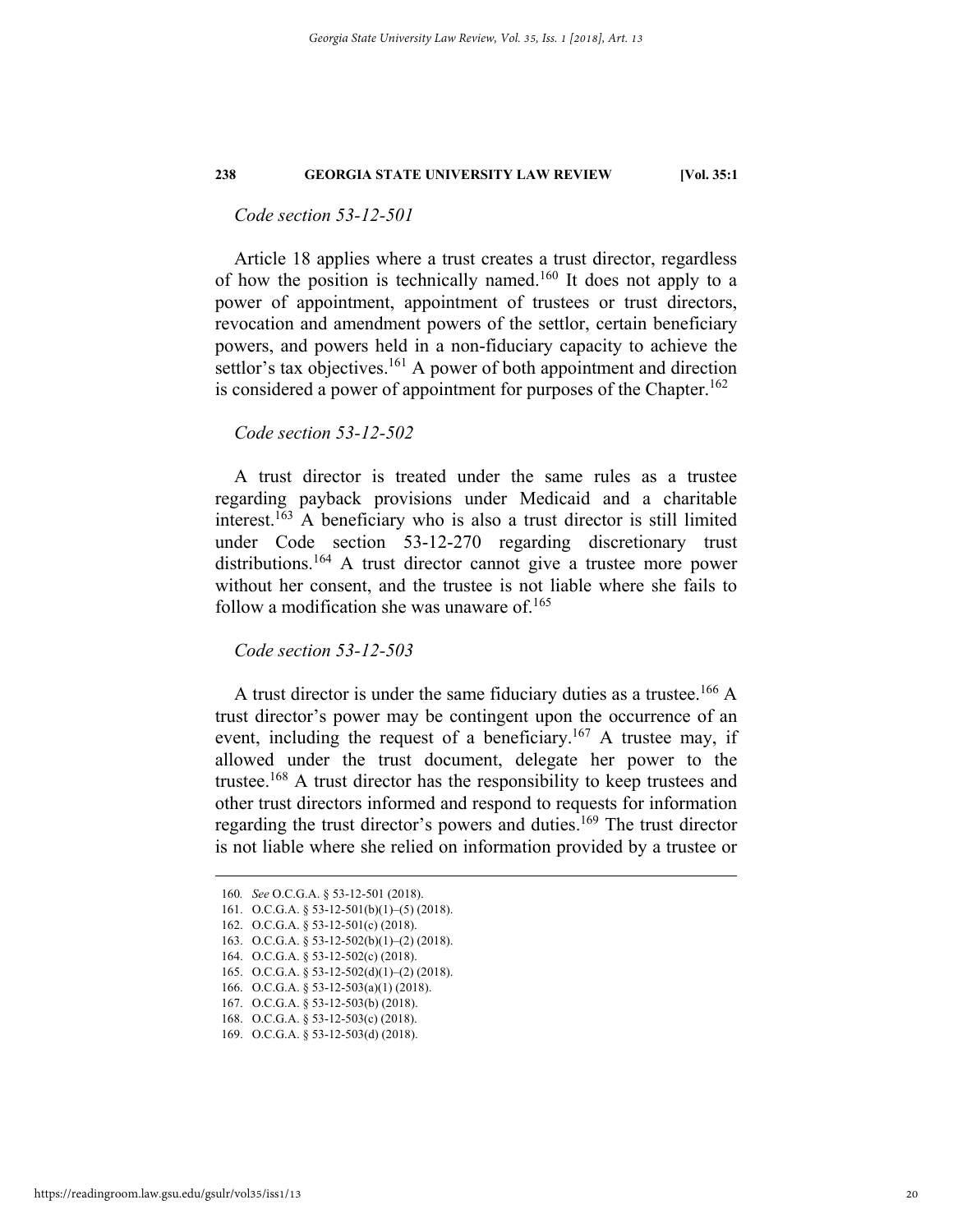another trust director.170 No duty is created regarding health care where the trust director is licensed or has some certification to provide healthcare.171 A trust director's duties and liability are limited to the position's description within the trust instrument but include the duties within said description.<sup>172</sup>

*Code section 53-12-504* 

A directed trustee must obey a trust director unless it would result in misconduct, and she is not liable when she relies on information from the trust director.<sup>173</sup> The trustee is also not liable if she fails to provide information to beneficiaries based on a failure of the trust director.<sup>174</sup> She also must report to and respond to questions from the trust director.175 A directed trustee is under little obligation to evaluate, monitor, challenge, or report the trust director.<sup>176</sup>

#### *Code section 53-12-505*

A trust instrument may provide a co-trustee the same protections against another co-trustee that a directed trustee receives, regarding obeying instructions.177

*Code section 53-12-506* 

A trust director is covered by many of the same rules as trustees.<sup>178</sup> The trust director also may use the same defenses a trustee would use under similar circumstances in an action for breach of trust.<sup>179</sup> A trust

 <sup>170.</sup> O.C.G.A. § 53-12-503(e) (2018).

 <sup>171.</sup> O.C.G.A. § 53-12-503(f) (2018).

 <sup>172.</sup> O.C.G.A. § 53-12-503 (2018).

 <sup>173.</sup> O.C.G.A. § 53-12-504(a) (2018).

 <sup>174.</sup> O.C.G.A. § 53-12-504(d) (2018).

 <sup>175.</sup> O.C.G.A. § 53-12-504(b)(2) (2018).

 <sup>176.</sup> O.C.G.A. § 53-12-504(e)(1)(A) (2018).

 <sup>177.</sup> O.C.G.A. § 53-12-505 (2018).

<sup>178</sup>*. See* O.C.G.A. § 53-12-506(a) (2018). These rules include O.C.G.A. §§ 201–204, 210–214, 220– 221, and 320. *Id.* 

 <sup>179.</sup> O.C.G.A. § 53-12-506(b) (2018).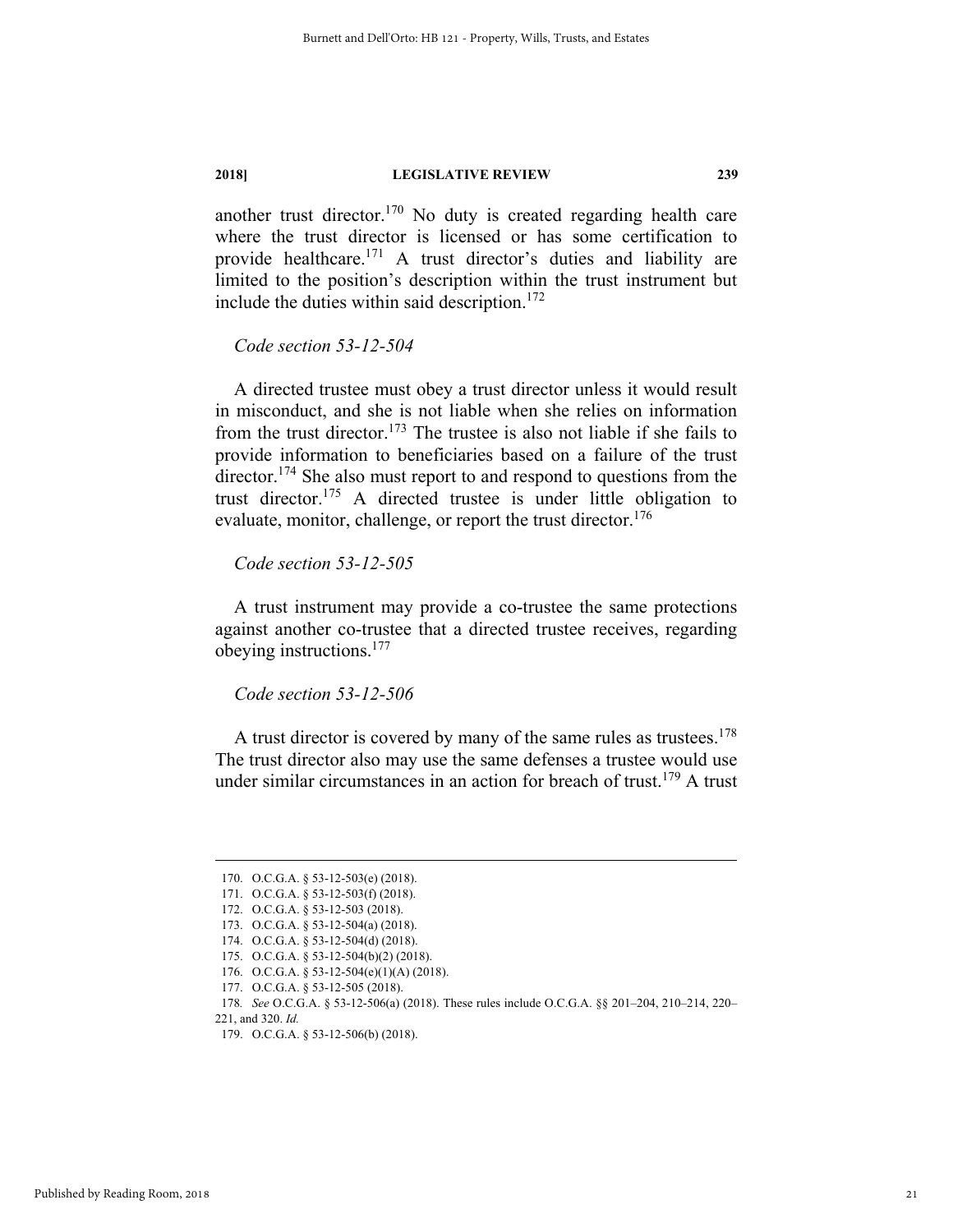director of a Georgia trust is subject to the State's personal jurisdiction.<sup>180</sup>

#### *Section 26*

Section 26 mandates that all laws conflicting with HB 121 are repealed.181

#### *Analysis*

Overall, these modifications of the Georgia trust Code serve to make Georgia a more attractive location to create a trust, particularly compared to surrounding states.<sup>182</sup> And while many trusts are handled by national banks which seek states that, unlike Georgia, do not have a state income tax, at a minimum these amendments modernize Georgia law and bring the state trust Code into harmony with neighboring states in the Southeast.<sup>183</sup> Sponsors of HB 121 have highlighted that many states have already implemented similar provisions to their trust laws and, one purpose of HB 121 is to make Georgia trust law consistent with other states.<sup>184</sup>

#### *The Rule Against Perpetuities*

The 1986 federal generation-skipping transfer tax initially appeared to defeat the purpose of the Rule Against Perpetuities.<sup>185</sup> Under the traditional Rule, families could shelter their assets in a trust, avoiding transfer taxes for as long as the Rule allowed.<sup>186</sup> The generation-skipping transfer tax effectively taxed property at each generation, meaning a trust that paid out to one's grandchildren would be subject to tax as if it were paid out to one's children and

 <sup>180.</sup> O.C.G.A. § 53-12-506(c) (2018).

 <sup>181. 2018</sup> Ga. Laws 262, § 26, at 287.

 <sup>182.</sup> Alford, *supra* note 9; Djuric Interview, *supra* note 7, at 52 min., 20 sec.

 <sup>183.</sup> Djuric Interview, *supra* note 7, at 49 min., 30 sec.

 <sup>184.</sup> Telephone Interview with Rep. Chuck Efstration (R-104th) at 8 min., 22 sec. (Aug. 3, 2018) (on file with Georgia State University Law Review) [hereinafter Efstration Interview].

 <sup>185.</sup> Djuric Interview, *supra* note 7, at 21 min., 25 sec.

<sup>186</sup>*. Id.*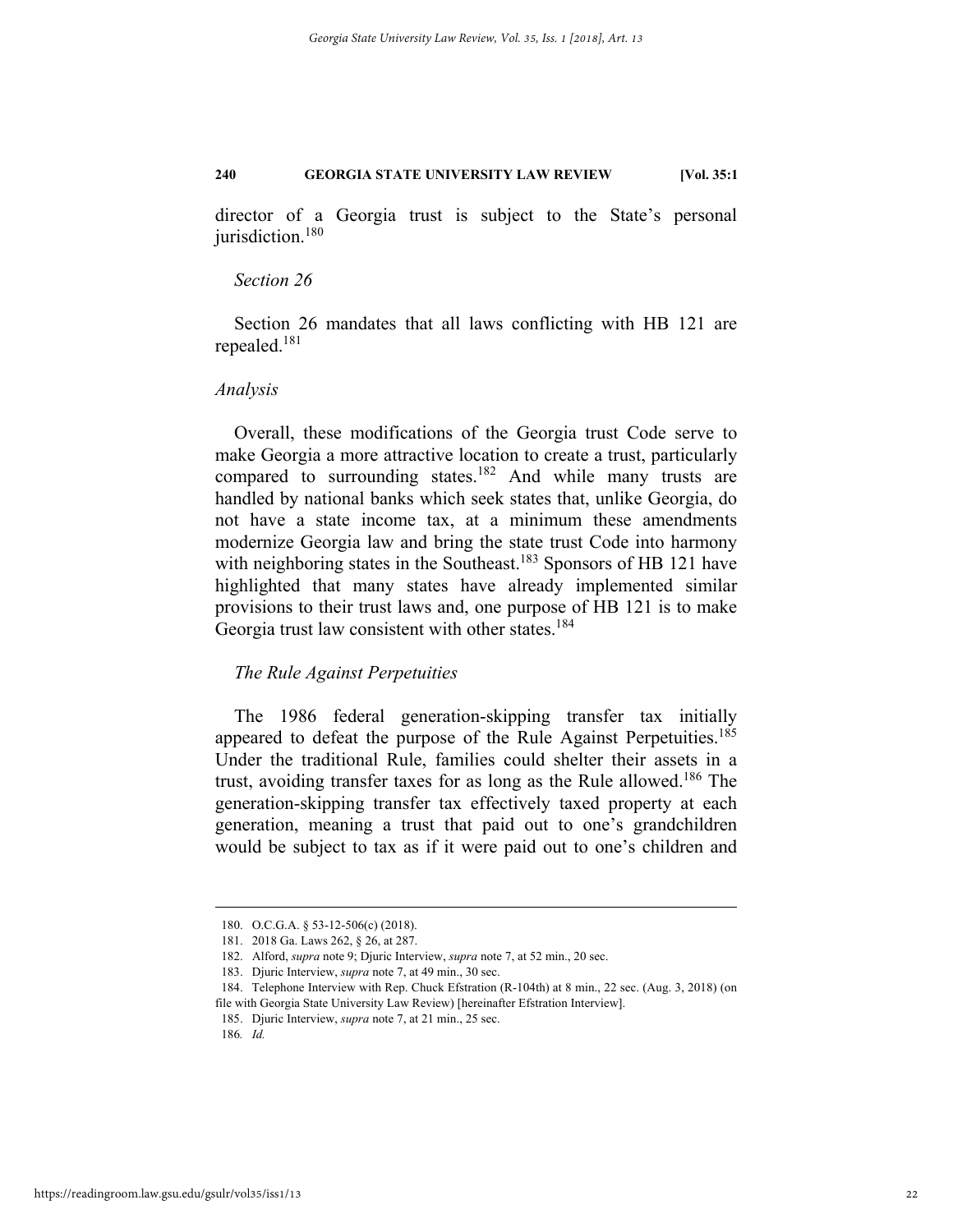then to the grandchildren.<sup>187</sup> However, Congress also permitted a generation-skipping exemption amount, wherein a certain dollar amount could be exempt from gift tax, estate tax, and the generationskipping transfer tax, at all levels.<sup>188</sup> Under the Tax Cuts and Jobs Act, an individual settlor has a basic exemption of \$10 million, and couples have a \$20 million basic exemption.<sup>189</sup> Thus, the Rule Against Perpetuities has become a relevant limitation on trust property again, and wealthy people have a strong interest in securing a long perpetuities period.<sup>190</sup> Today, the majority of states have either repealed or adopted a very long permissible perpetuities time period for trusts.191 Georgia felt the need to follow suit and adopted a 360 year perpetuity period akin to Florida and Tennessee.<sup>192</sup> An important effect of this change is that a Georgia trust may now exist for 360 years.193

#### *Simplification of Language*

Much of HB 121 serves to simplify the Chapter as previously written, trimming words such as "guardians and conservators" from the legislation where no longer needed and shortening many of the paragraphs.194 This simplification makes the Chapter easier to read. Although some of these changes do not have a practical effect, modernizing and simplifying the language still helps those interpreting the statute in the future. For example, the new statutory trustee compensation table provides the exact same values as before, but it reads more clearly because it simply provides a dollar value to which a percentage applies instead of requiring the addition of several percentages.<sup>195</sup> This was one of the major points of confusion

 <sup>187</sup>*. Id.* 

<sup>188</sup>*. Id.* at 24 min., 49 sec.

 <sup>189.</sup> Tax Cuts and Jobs Act, Pub. L. No. 115–97, § 11061, 131 Stat. 2054, 2091 (codified at 26 U.S.C.  $\S 2010(c)(3)(C)$ ). In March 2018, the IRS announced that the basic exclusion amount, adjusted for inflation, is \$11.2 million.

 <sup>190.</sup> Djuric Interview, *supra* note 7, at 26 min., 39 sec.

<sup>191</sup>*. Id.* at 6 min., 45 sec.

<sup>192</sup>*. Id.* at 28 min., 40 sec.; *see also* Fla. Stat. § 689.225 (2018); Tenn. Code Ann. § 66-1-202(f) (2018).

 <sup>193.</sup> O.C.G.A. § 44-6-200 (Supp. 2018).

<sup>194</sup>*. See generally* 2018 Ga. Laws 262.

 <sup>195.</sup> O.C.G.A. § 53-12-210(c).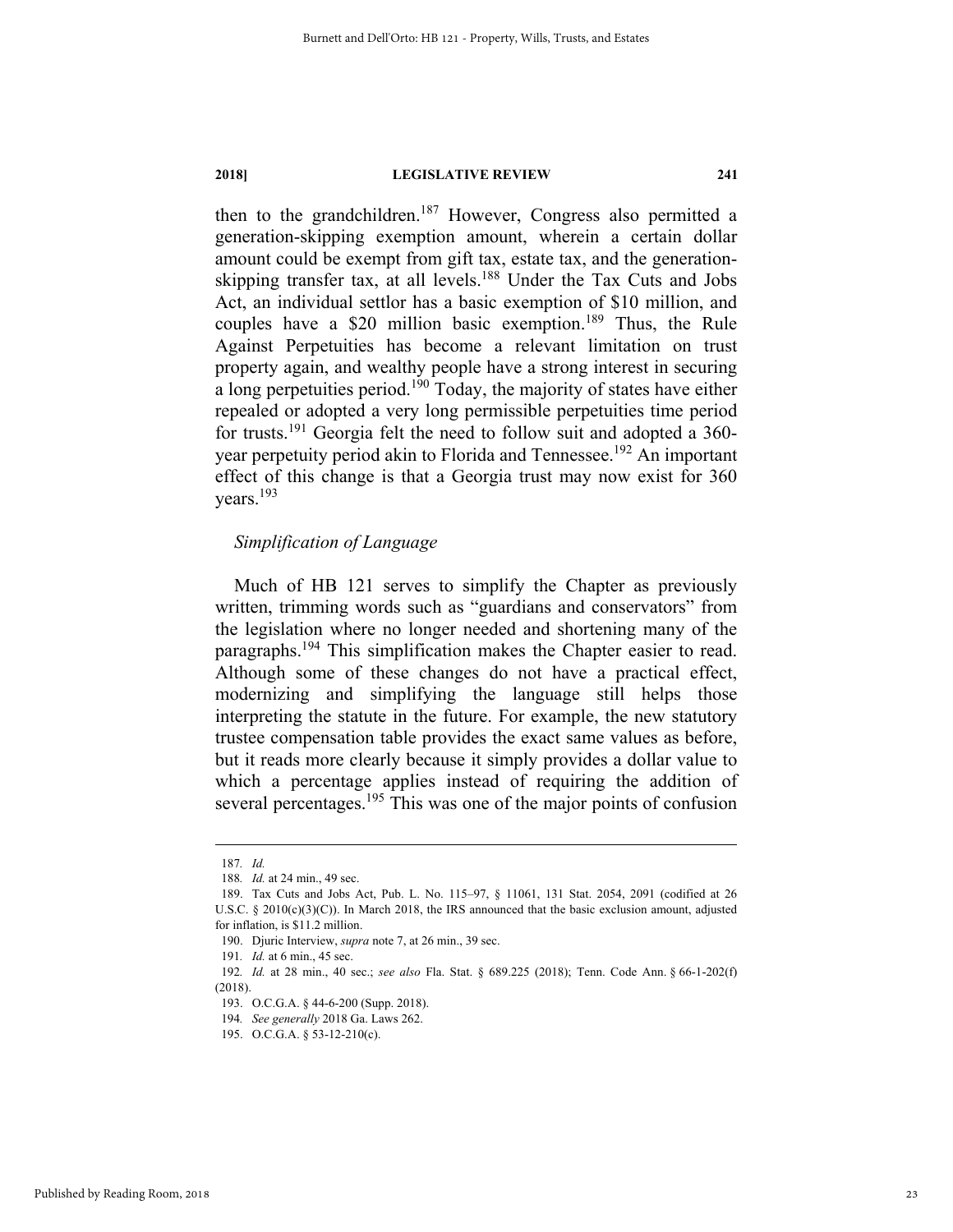that constituents identified with the trust Code when Representative Chuck Efstration (R-104th) reached out to them over what changes were necessary.<sup>196</sup>

#### *Notification and Representation of Beneficiaries*

Under the Georgia trust Code, beneficiaries are often required to receive notice of and consent to actions such as a modification of the trust or a change in trustee compensation.<sup>197</sup> Prior to the enactment of HB 121, the trust Code described only very limited circumstances under which another person could receive notice or give consent for a beneficiary who was not *sui juris*. 198 HB 121 greatly expanded the circumstances under which one person can represent and bind a beneficiary.

#### *Modification of Irrevocable Trusts*

Allowing modifications of irrevocable trusts without judicial intervention also serves to make Georgia a more attractive location to create a trust.199 The procedural difficulty of requiring court approval for modifications includes the various costs of holding a hearing, such as court costs and attorneys' fees. Allowing this simpler version of modification reduces these costs. Scholars have also observed that, on occasion, courts have refused to approve modifications even when no parties objected to them.<sup>200</sup> Furthermore, as a matter of public policy, the Fiduciary Section of the Georgia Bar wanted to make the trust creation and management process more flexible for settlors and beneficiaries.<sup>201</sup>

Sometimes assets may be held in trust for a child's entire lifetime, not just for tax credit reasons but to protect the assets from creditors or from future spouses in divorce situations.<sup>202</sup> When property is kept

 <sup>196.</sup> Djuric Interview, *supra* note 7, at 17 min., 20 sec.

<sup>197</sup>*. See* O.C.G.A. § 53-12-210 (Supp. 2018).

 <sup>198. 2010</sup> Ga. Laws 579, § 1, at 604–05 (formerly found at O.C.G.A. § 53-12-210 (2011)).

 <sup>199.</sup> Alford, *supra* note 9.

 <sup>200.</sup> Ronald R. Volkmer, *Some Courts Are Hesitant to Make Trust Modifications*, 37 Est. Plan. 42, 42 (2010).

 <sup>201.</sup> Djuric Interview, *supra* note 7, at 32 min., 30 sec.

<sup>202</sup>*. Id.*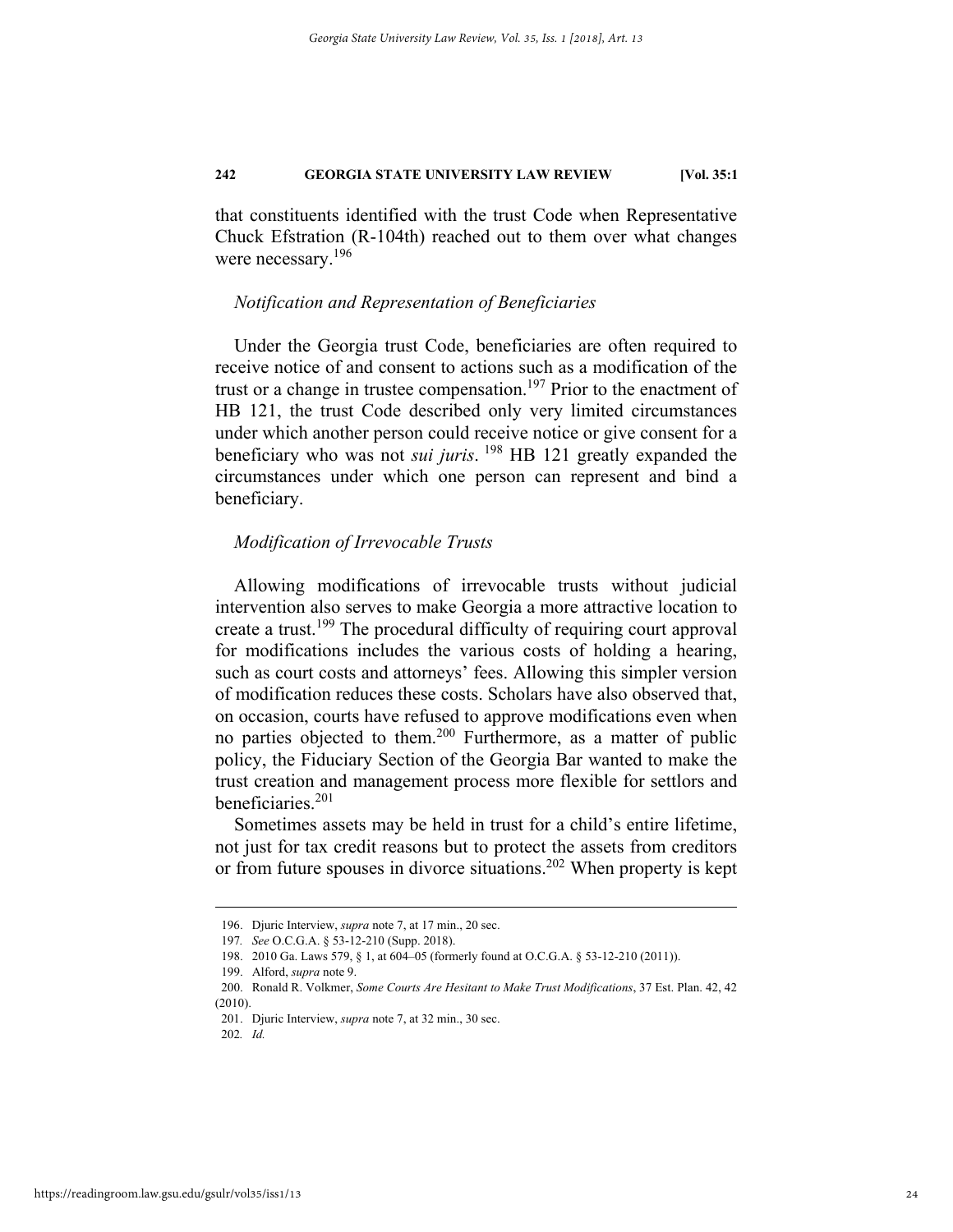in trust for long periods of time, situations and relationships change, and settlors may wish to modify their trusts to adjust to their changing needs. $203$  In light of the fact that trusts are lasting much longer, modifications to trusts are now easier to carry out, for example, by granting beneficiaries certain powers of appointment or by creating flexible provisions in trust instruments that allow a trustee to modify a provision.<sup>204</sup>

#### *Decanting*

Decanting is essentially a "do-over" where a trustee rewrites an old trust by distributing assets from it into a new trust with new terms for the benefit of one or more of the beneficiaries of the first trust.<sup>205</sup> A major benefit of decanting is that it can be done without the consent of a beneficiary.206 Many trust and estate planning lawyers in Georgia have recognized and relied on a common law form of decanting set out in *Regents of the University System v. Trust*  Company of Georgia.<sup>207</sup> The Act codified this decanting power.<sup>208</sup> Georgia's decanting statute is based on Tennessee's decanting statute and the Uniform Decanting  $Act^{209}$  Finally, even when a trustee decides to make a distribution with the decanting power, the trustee must still justify that distribution under the same fiduciary obligations it has and must justify *any* distribution under the previous law.210 Problems could arise if a trustee decides to decant and cut out a beneficiary or change the beneficiary's access to trust assets; although, in that instance, a beneficiary may oppose a decanting as a breach of trust.211

 <sup>203</sup>*. Id.*

<sup>204</sup>*. Id.*

<sup>205</sup>*. Id.* at 34 min., 45 sec.

<sup>206</sup>*. Id.* 

 <sup>207.</sup> Djuric Interview, *supra* note 7, at 34 min., 45 sec.; Regents of the Univ. Sys. v. Tr. Co. of Ga., 186 Ga. 498, 505, 198 S.E. 345, 350 (1938).

 <sup>208. 2018</sup> Ga. Laws 262, § 8, at 268.

 <sup>209.</sup> Djuric Interview, *supra* note 7, 11 min. 46 sec.; *compare* O.C.G.A. § 53-12-62 (Supp. 2018), *with* TENN. CODE ANN. § 35-15-816 (2018), *and* UNIF. TRUST DECANTING ACT (Unif. Law Comm'n 2015).

 <sup>210.</sup> Djuric Interview, *supra* note 7, at 37 min., 2 sec.

<sup>211</sup>*. Id.* at 37 min., 40 sec.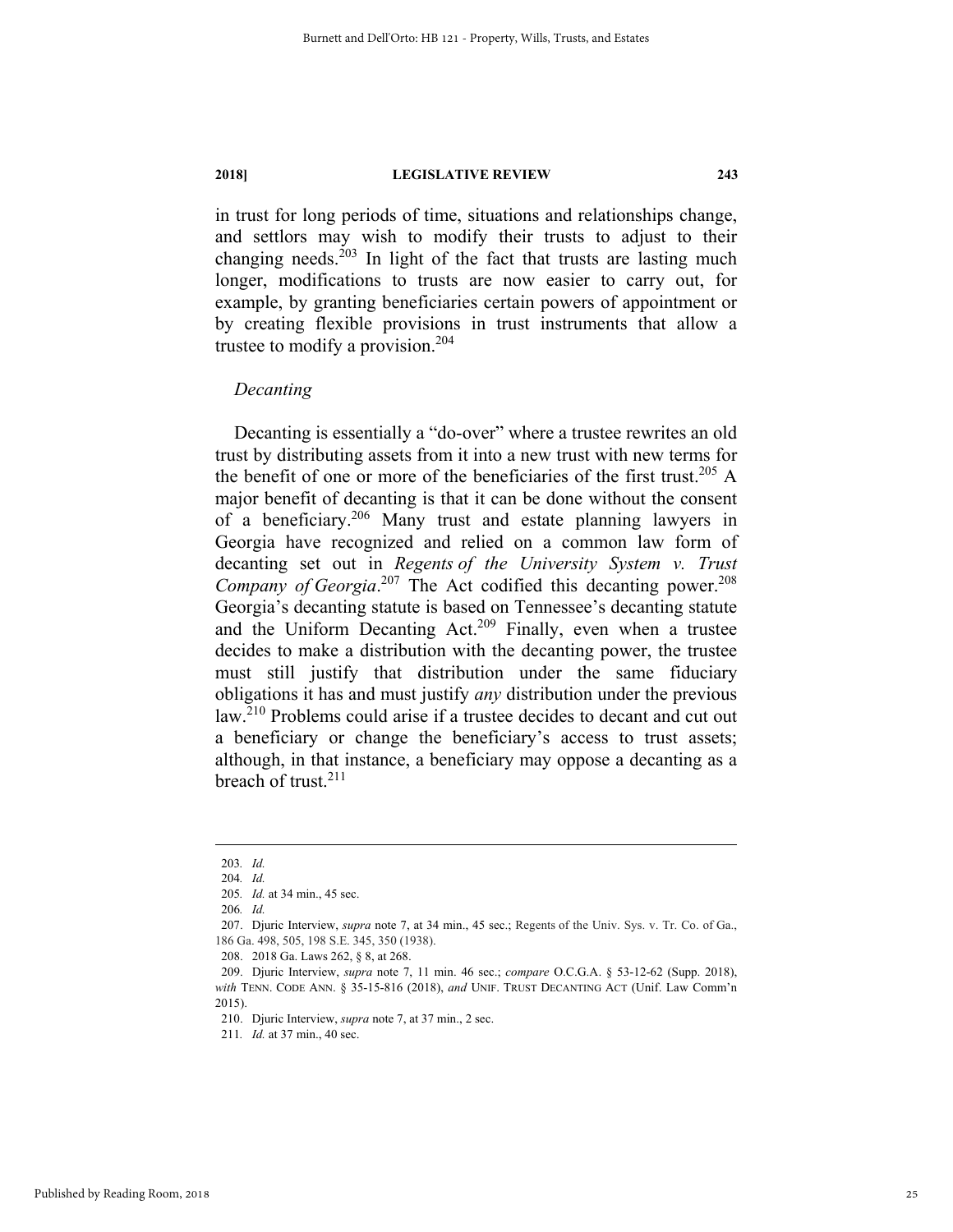#### *Trust Directors*

HB 121 adds clarification about the role of a trust director.<sup>212</sup> Section 808 of the UTC included the term, but it did not provide much guidance on how trust directors and directed trustees were to work together.<sup>213</sup> This resulted in a general trend within the country of not using the term or having difficulty handling the balance of the roles of director and directed.214 However, in 2017, the Uniform Law Commission created the Uniform Directed Trust Act ("UDTA"), which is largely duplicated in Code sections 53-12-500 through 53- 12-506, in both substance and structure.<sup>215</sup> The Georgia statutes are so similar to the UDTA that the Uniform Law Commission considers Georgia to be one of the earliest states to enact the UDTA.<sup>216</sup>

Code section 53-12-503 dictates that a trust director has the same fiduciary responsibilities as a trustee, which prevents an individual from being negligent simply because she does not exactly fit the description of a "trustee."217 Where in some states, like Ohio, a directed trustee is only obligated to follow the orders of a trust director, Georgia law states that where a directed action would be "willful misconduct," a trustee is not protected.<sup>218</sup> This distinction is crucial because it provides that two individuals are responsible for ensuring that misconduct does not occur.<sup>219</sup>

The ability to appoint a trust director provides the settlor with additional options in how to create his trust scheme.<sup>220</sup> Multiple individuals may now share responsibilities, and the settlor can allow an individual she does not want to have full trustee status to have some control over the future of the trust.<sup>221</sup> The settlor can give the trust director a wide range of potential responsibilities, and this can

 <sup>212.</sup> O.C.G.A. §§ 53-12-500–06 (2018).

 <sup>213.</sup> Kimberly Stein, *Advisors, Protectors, Directors, Oh My: An Overview of the Uniform Directed Trust Act*, 28 No. 4 PROB. L.J. OHIO NL 5 (2018).

<sup>214</sup>*. Id.*

<sup>215</sup>*. See generally* UNIF. DIRECTED TRUST ACT § 708 (Unif. Law Comm'n 2017).

<sup>216</sup>*. Directed Trust Act*, Unif. Law Comm'n, http://www.uniformlaws.org/ Act.aspx?title=Directed%20Trust%20Act [https://perma.cc/RKM6-E6N3] (last visited Aug 9, 2018). 217. O.C.G.A. § 53-12-503 (Supp. 2018).

<sup>218</sup>*. Compare* OH. REV. CODE ANN. § 5808.07 (2018), *with* O.C.G.A. § 53-12-504 (Supp. 2018).

 <sup>219.</sup> O.C.G.A. § 53-12-504(a) (Supp. 2018).

 <sup>220.</sup> Stein, *supra* note 212.

<sup>221</sup>*. Id.*